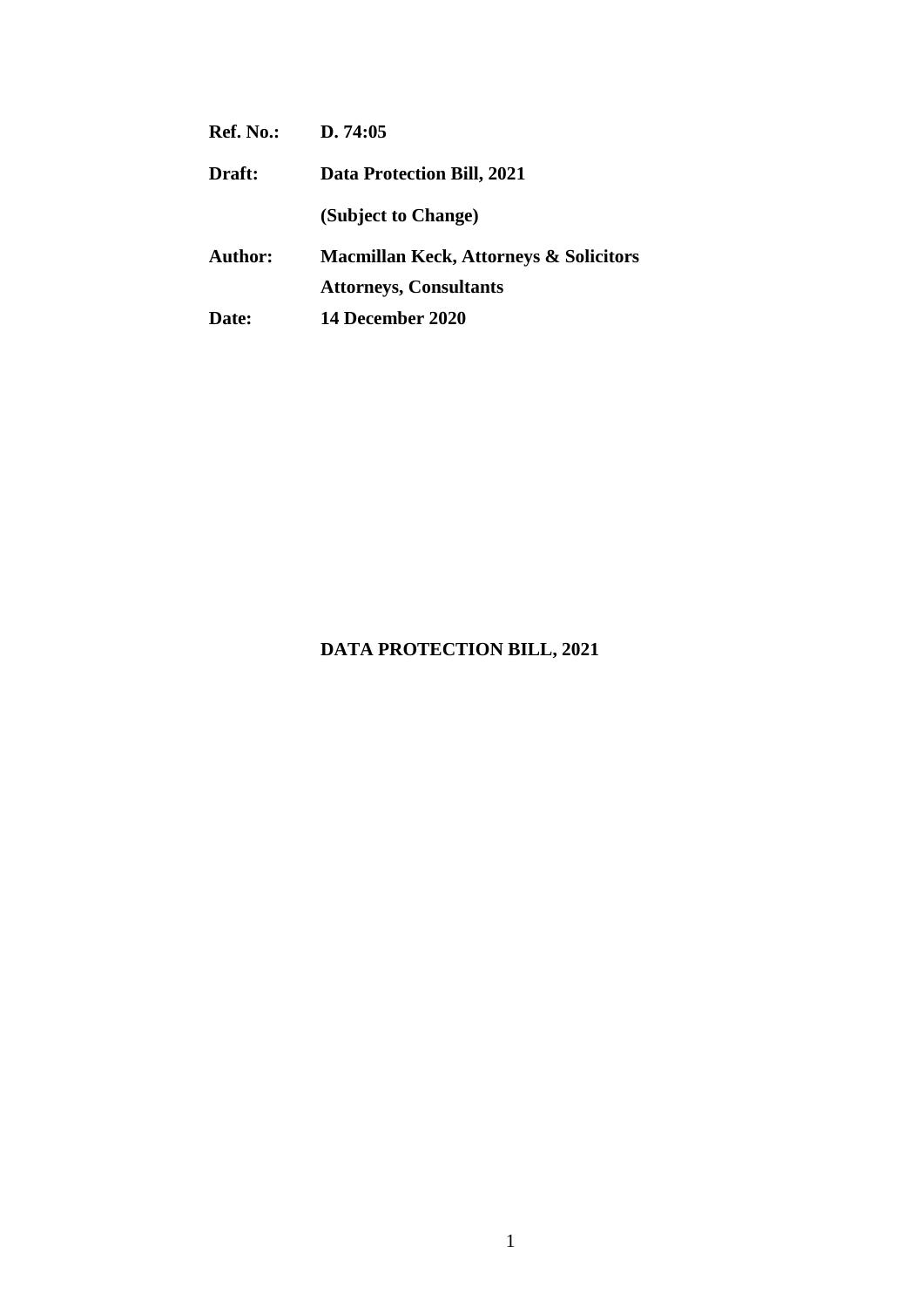#### **MEMORANDUM**

As the Malawi economy becomes increasingly reliant on digital technologies, there is a need to protect personal data of individuals collected, generated, stored and utilized by public and private sector institutions including in the provision of healthcare, health and other types of insurance, education, banking and financial services, hospitality services, civil registration, voting, immigration, national ID and delivery of social programmes.

Such personal data can be stolen, lost, disclosed, misused and abused by those who collect, generate, store and utilize it, resulting in identity theft, unwarranted or embarrassing disclosures, loss of information and unwarranted marketing and solicitation.

In recognition of the dangers posed to individuals by the unregulated or uncontrolled collection and use of personal data and the critical role that the integrity of data, including personal data, plays in the modernization of the Malawi economy, this Bill seeks to provide a comprehensive legislative framework for the protection and security of personal data, consolidate data protection provisions currently found in various Acts of Parliament, and protect the privacy of individuals without hampering social and economic development in Malawi.

The Bill is divided into ten parts.

Part I contains preliminary provisions, namely, the short title of the Bill, the definitions of various terms or expressions used in the Bill and the objectives of the Bill. The overall objective of this Bill is to regulate matters relating to personal data.

Part I also provides for the scope of the application of the Bill. The Bill applies where the data controller or data processor, as defined in the Bill, is domiciled, ordinarily resident, or ordinarily operating in Malawi, is processing personal data withing Malawi, or, subject to some limitations, is processing personal data of a data subject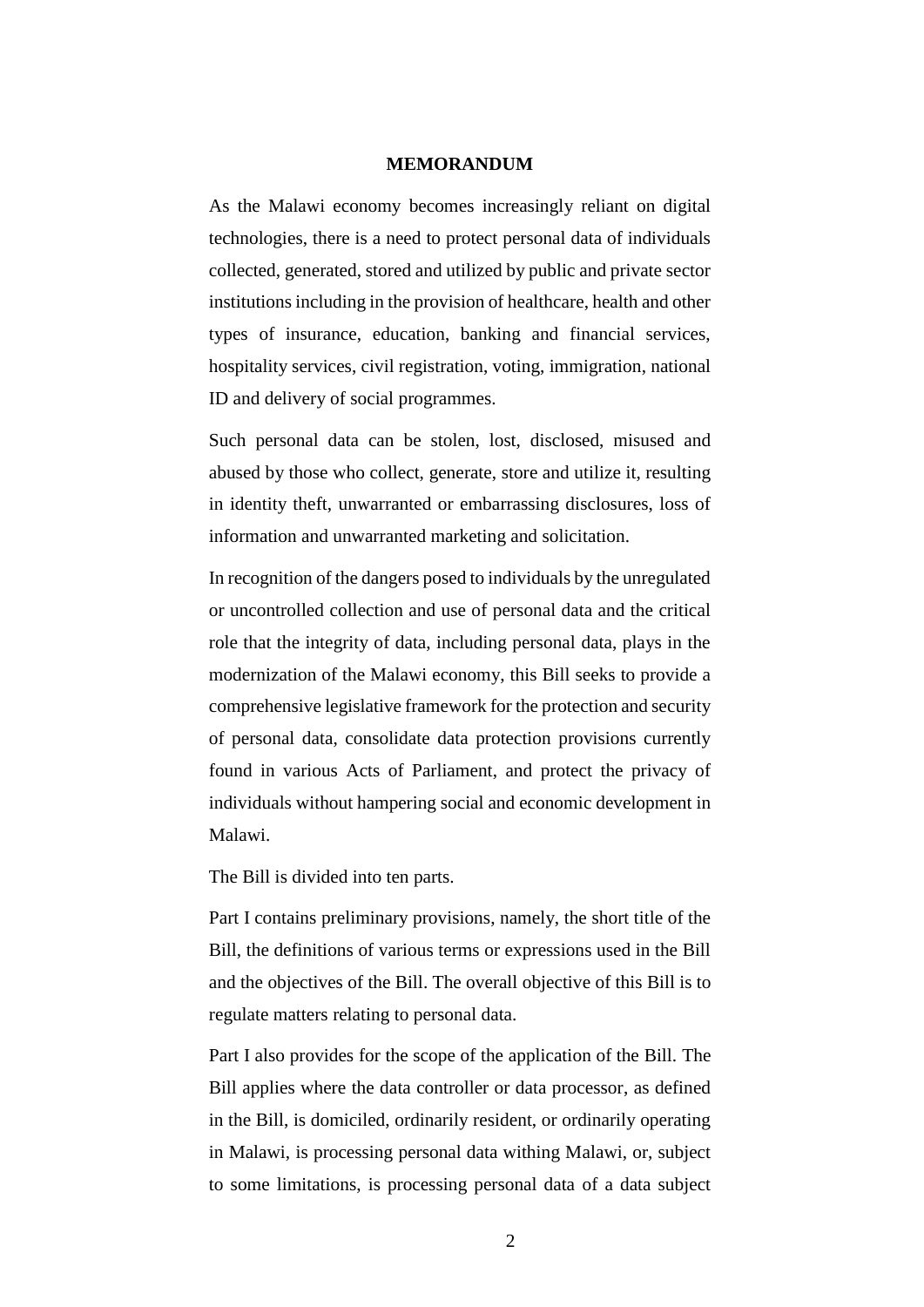who is in Malawi. The Bill does not apply to the collection or processing of personal data for personal, recreational or household purposes, or for security, law enforcement or public health purposes.

In Part II, the Bill designates the Malawi Communications Regulatory Authority as the Authority to regulate and monitor personal data protection and privacy in Malawi and oversee the implementation of and be responsible for the enforcement of the Bill. A Data Protection Office is established within the Authority responsible for the activities relating to data protection under the Bill. Part II also described various administrative processes relating to the Authority's data protection duties, functions and powers.

Part III provides for the principles governing the processing of personal data. It requires a data controller or data processor to process data fairly and in a transparent manner and only where (a) the data subject has given and not withdrawn his consent, and (b) the data are required for legitimate purposes outlined in the Bill. The Bill further limits the processing of sensitive personal data. All processing of personal data must adhere to internationally recognized data protection principles set out in Part III.

Part III also requires a data controller or data processor to obtain the consent of a parent or legal guardian where the processing of personal data relates to a person below the age of eighteen years of age. Further, Part III requires a data controller and data processor to carry out a data protection impact assessment where processing is likely to result in high risk to the rights and freedoms of a data subject and to notify the Malawi Communication Regulatory Authority of the results.

Part IV grants a data subject individual rights with respect to personal data, including the right to freely (a) obtain from a data controller or data processor copies of his personal data in a paperbased or commonly used electronic format and demand correction of any inaccurate information or deletion of inaccurate, incomplete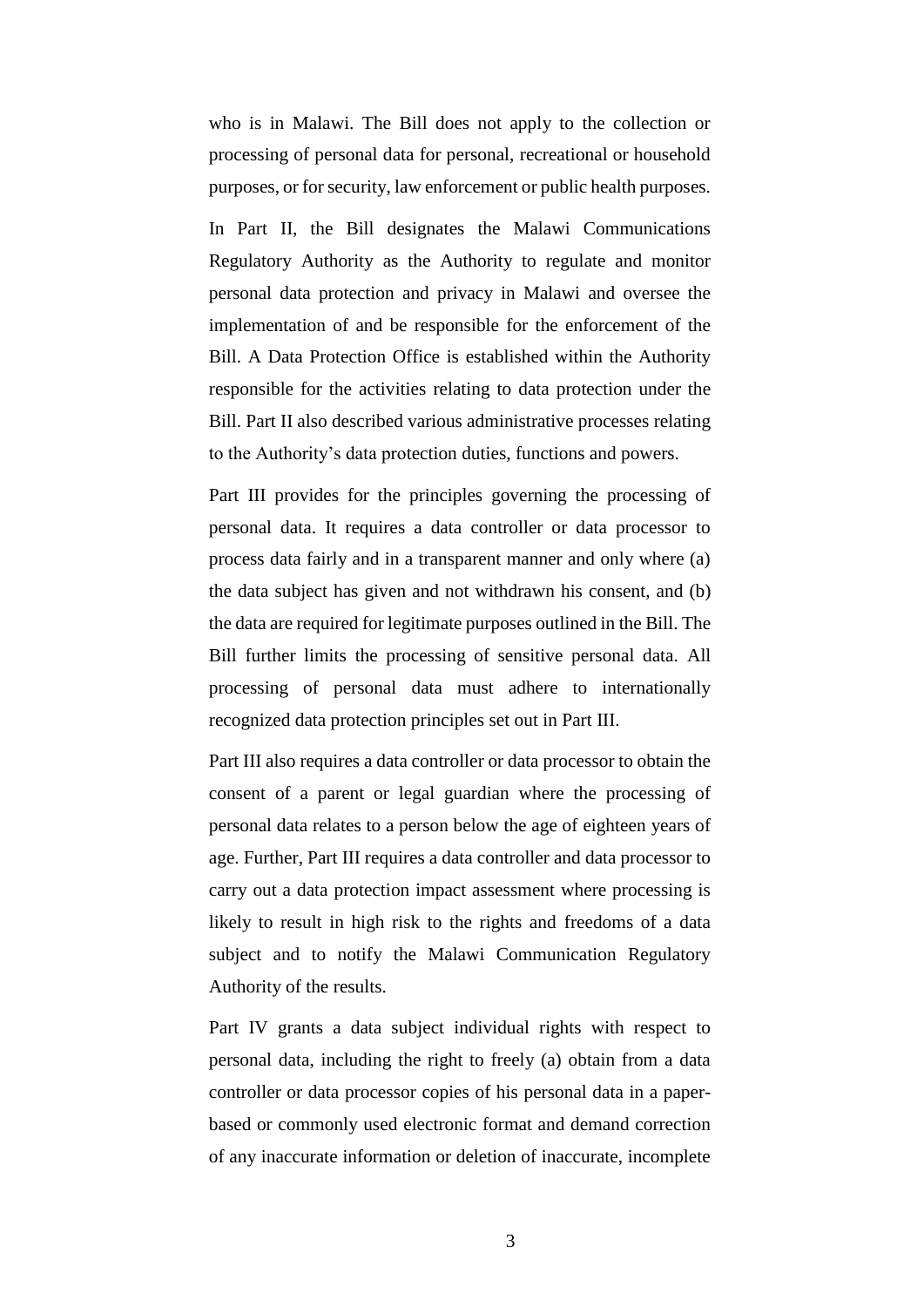or misleading information, and (b) object, or withdraw his consent previously given, to the processing of his personal data.

Part V deals with data security. It compels a data controller or data processor to implement appropriate technical and organizational measures to ensure the security, integrity and confidentiality of personal data in its possession or under its control, including protection against accidental or unlawful destruction, loss, misuse or alteration and unauthorized disclosure or access.

The Bill sets out obligations of the data controller to report any personal data breaches to the Malawi Communication Regulatory Authority and, where the breach is likely to affect rights and freedoms of individuals, to the data subject.

Part VI restricts a data controller or data processor from transferring personal data from Malawi to another country or international organization except in the circumstances outlined therein.

Part VII provides for the registration of data controllers or data processors of major importance as defined in section 2 of the Bill. The Authority shall maintain a register published on its website of duly registered data controllers or data processors of major importance and prescribe annual fees to be paid by them.

Part VIII deals with provisions for the enforcement of compliance by data controllers and data processors with the requirements of this Bill. It empowers a data subject who is aggrieved by the decision, action or inaction of a data controller or data processor in violation of this Bill and or regulations, rules or other subsidiary legislation or orders to lodge a complaint with the Authority.

Part VIII also obliges the Authority to initiate an investigation on its own accord or upon reference by the data subject in accordance with rules and procedures published in the *Gazette,* and make appropriate compliance and enforcement orders against the violating data controller or data processor. A data controller or data processor who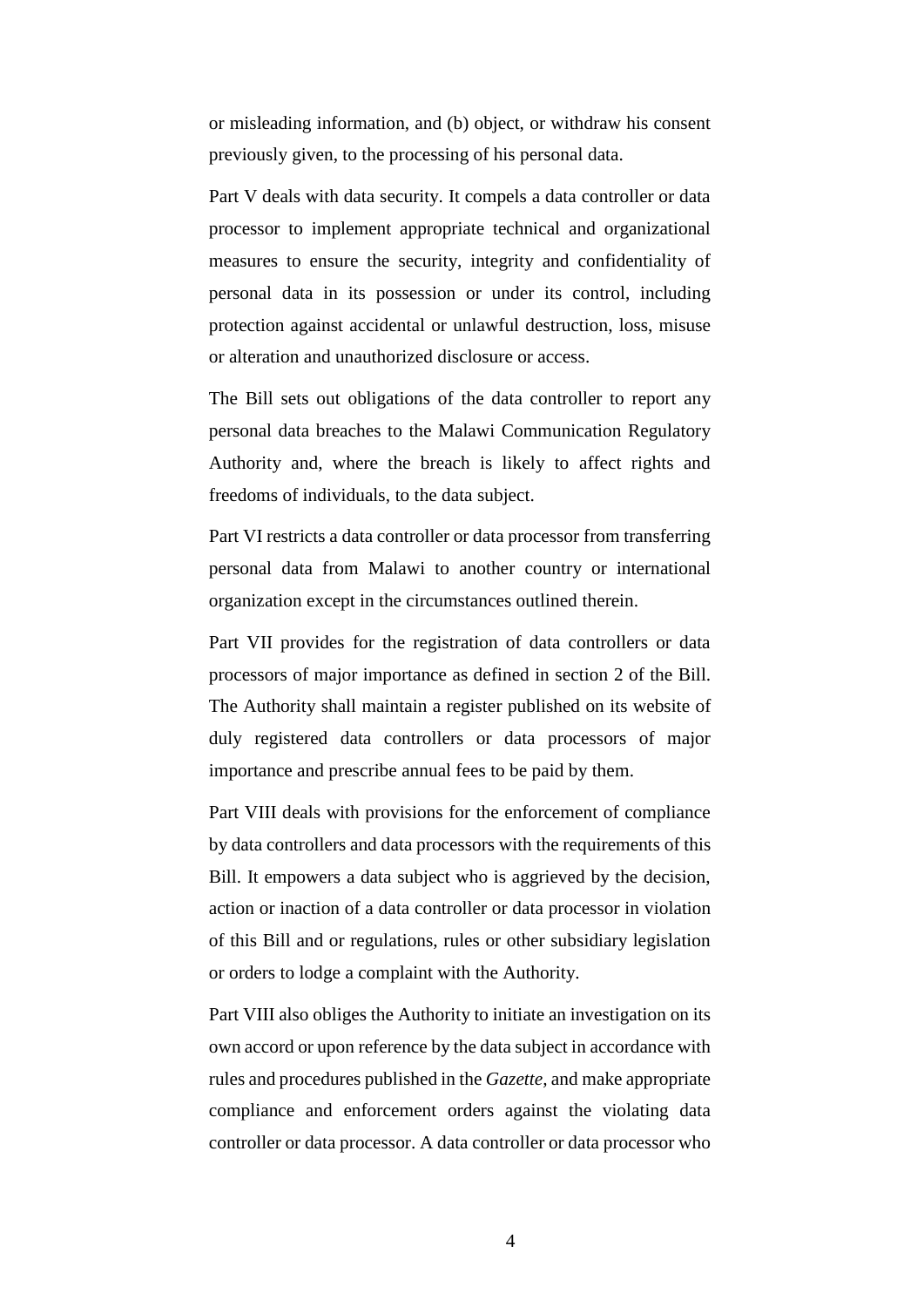fails to comply with a compliance or enforcement order is liable a fine of K5,000,000 and imprisonment for two years.

Part IX deals with miscellaneous matters. It provides for exceptions to the application of the obligations and rights under Parts III, IV, V, VI, VII and VIII when a data controller or data processor is processing personal data for the purposes of the prevention, detection or prosecution of criminal offences; promotion of public health or control of epidemic; national security; or is carried out in connection with licensed credit reference bureau under the Credit Reference Bureau Act, Cap. 46:09. Part IX also empowers the Minister responsible for personal data protection and security to make, on the recommendation of the Malawi Communication Regulatory Authority, regulations for the better carrying out of the Bill.

Parliament is informed that in order to implement the mechanics of this Bill and make this Bill the umbrella law on the protection and security of personal data in Malawi, it is necessary to amend or repeal, as the case may be, provisions related to personal data protection in two existing Acts of Parliament, namely, Access to Information Act, 2017 and Electronic Transactions and Cyber Security Act, Cap 74:02. The amendments or repeals will be effected in two separate amending Bills and presented to Parliament simultaneously with this Bill. The proposed amendments and repeals will eliminate inconsistencies between this Bill and the said two Acts of Parliament.

-------------------------------------------------------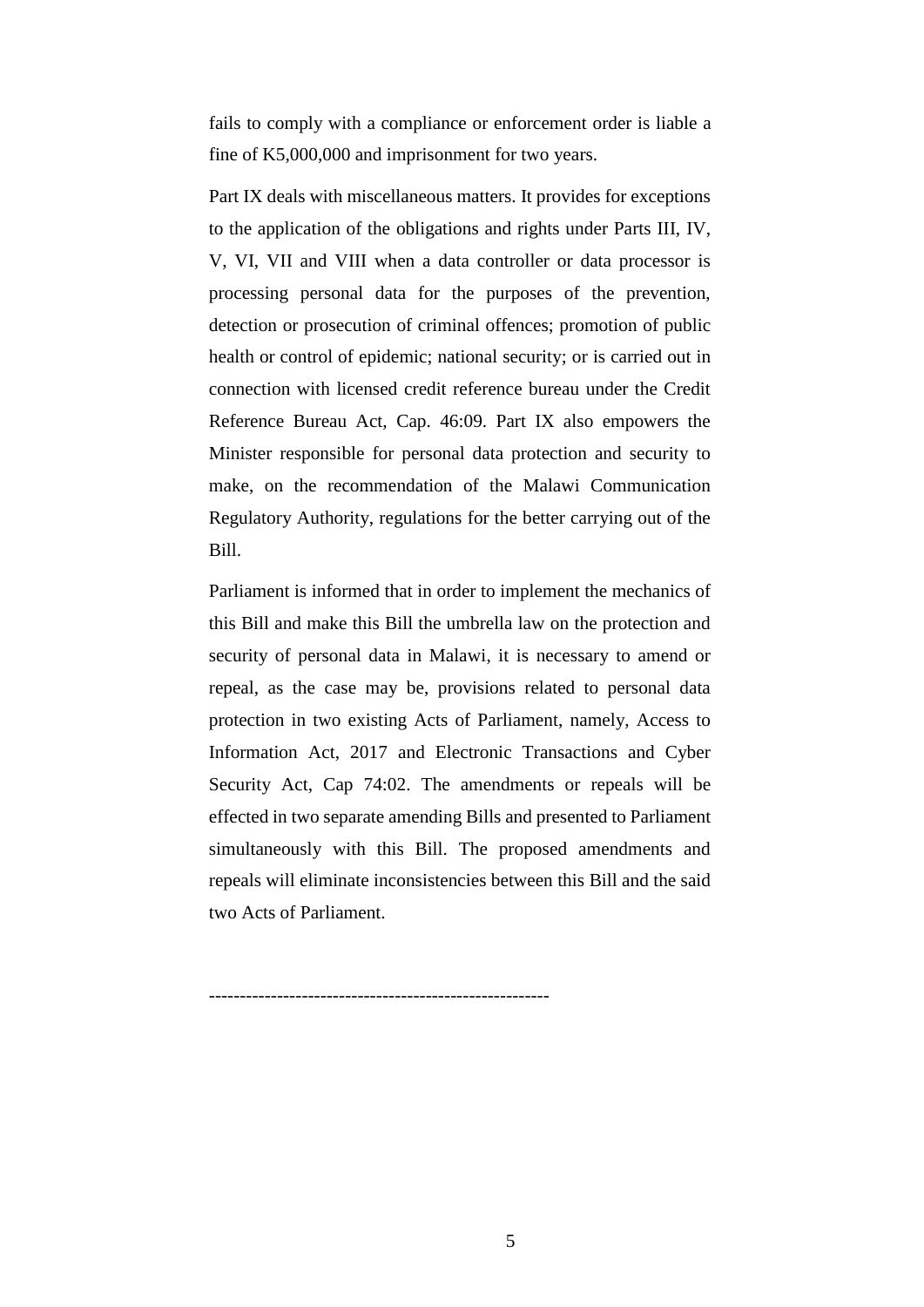## **THE DATA PROTECTION BILL, 2021**

### ARRANGEMENT OF SECTIONS

### PART I—PRELIMINARY

- [1.](#page-7-0) Short title and commencement
- [2.](#page-7-1) Interpretation
- [3.](#page-8-0) Objectives
- [4.](#page-9-0) Application of this Act
- [5.](#page-9-1) Exemptions

#### PART II—ADMINISTRATION

- [6.](#page-9-2) Duties, functions and powers of the Authority
- [7](#page-11-0) Ministerial policy directions
- [8.](#page-11-1) The Data Protection Office
- 9. Governance powers of the Authority
- [10.](#page-11-2) Committees of the Authority
- [11.](#page-12-0) Advisory fora
- [12.](#page-12-1) Consultation with other bodies
- [13.](#page-12-2) Directives, opinions, recommendations, rules and guidance
- [14](#page-13-0) Confidentiality
- [15](#page-14-0) Delegation of powers
- [16](#page-14-1) Funds of the Authority
- [17](#page-15-0) Consultations with interested parties

PART III—PRINCIPLES GOVERNING PROCESSING OF PERSONAL

DATA

- [18.](#page-15-1) Lawfulness of data processing
- [19.](#page-16-0) Processing of sensitive data
- [20.](#page-17-0) Children
- [21.](#page-17-1) Conditions of consent
- [22.](#page-17-2) Provision of information to the data subject
- [23.](#page-18-0) Purpose specification, data minimisation, retention and accuracy
- [24.](#page-18-1) Data protection impact assessment
- [25.](#page-19-0) Obligations of the data controller and data processor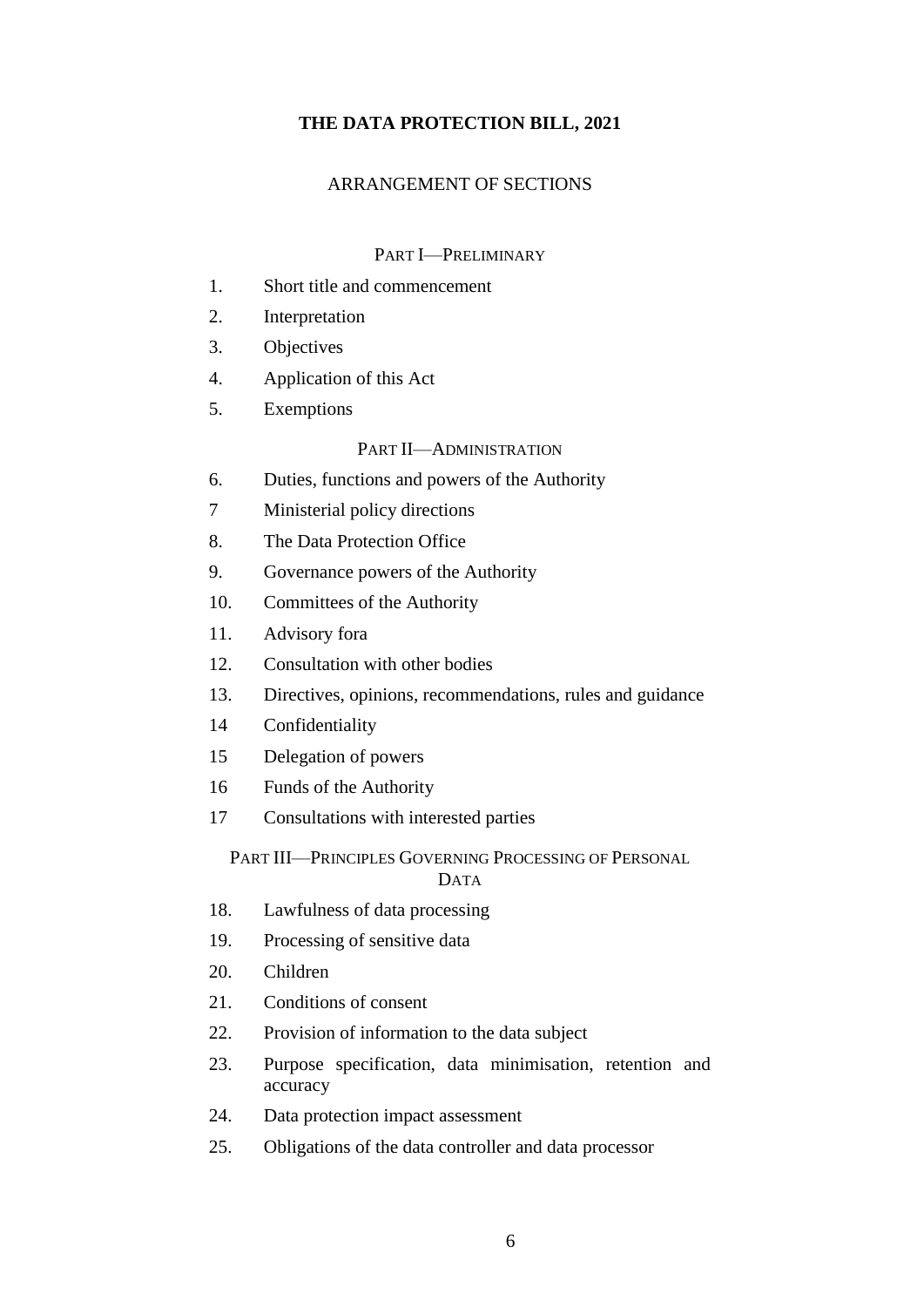### PART IV—RIGHTS OF A DATA SUBJECT

- [26.](#page-19-1) Rights of the data subject
- [27.](#page-20-0) Withdrawal of consent
- [28.](#page-20-1) Right to object
- [29.](#page-20-2) Automated decision making
- [30.](#page-20-3) Data portability

### PART V—DATA SECURITY

- [31.](#page-21-0) Security, integrity and confidentiality
- [32.](#page-21-1) Appropriateness of measures
- [33.](#page-22-0) Personal data breaches

### PART VI—CROSS-BORDER TRANSFERS OF PERSONAL DATA

- [34.](#page-23-0) Basis for cross-border transfer of personal data
- [35.](#page-24-0) Adequacy of protection
- [36.](#page-25-0) Other bases for transfer of personal data outside Malawi

PART VII—REGISTRATION AND FEES

- [37.](#page-25-1) Registration of data controllers and data processors of major importance
- [38.](#page-26-0) Fees

### PART VIII—ENFORCEMENT

- [39.](#page-26-1) Complaints
- [40.](#page-27-0) Compliance orders
- [41.](#page-28-0) Enforcement orders
- [42.](#page-28-1) Offence
- [43.](#page-28-2) Judicial review

### PART IX—MISCELLANEOUS

- [44](#page-29-0) Exceptions
- [45](#page-29-1) Joint and vicarious liability
- [46](#page-29-2) Regulations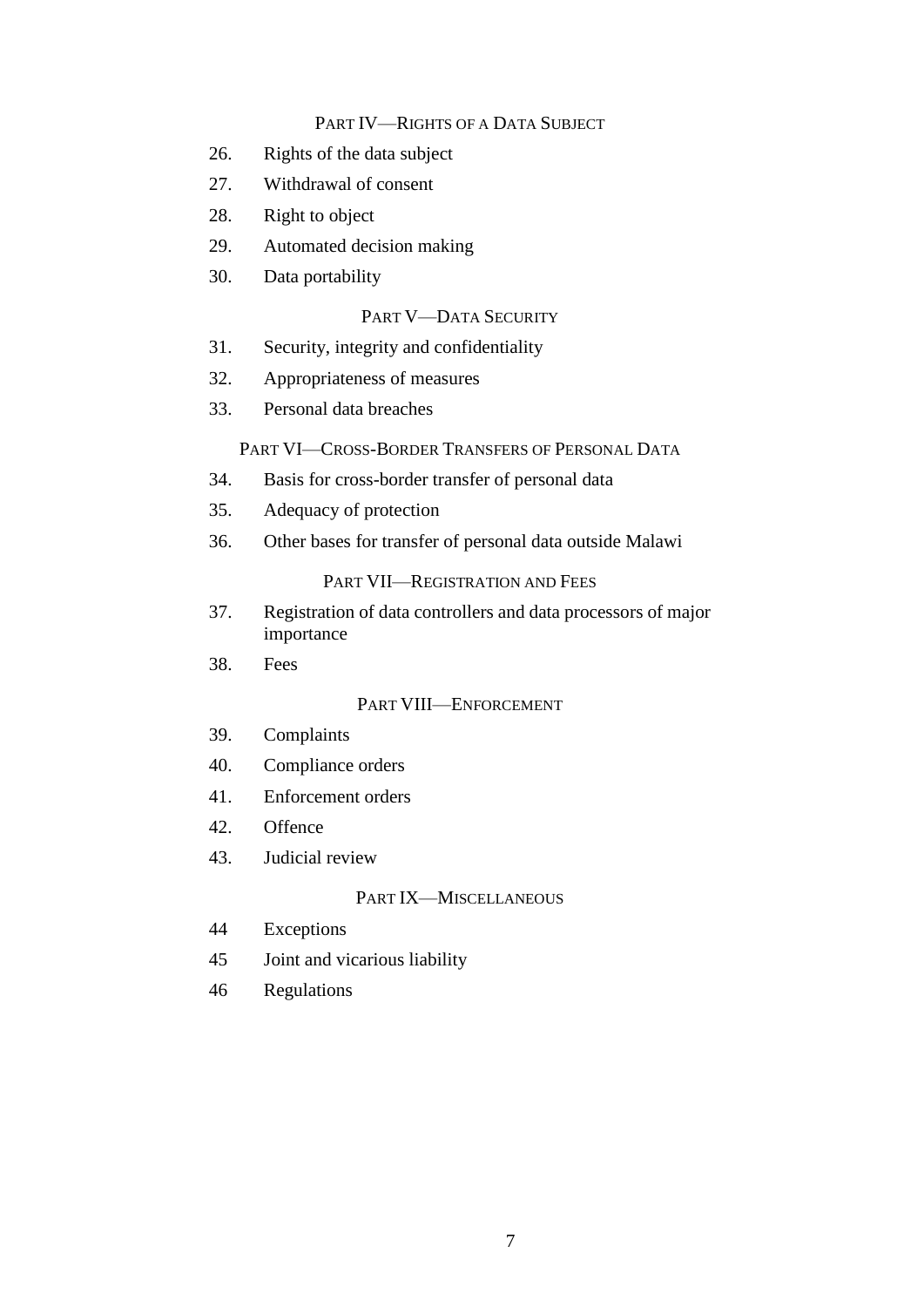#### A BILL

#### *entitled*

### **An Act to make provision for protection of personal data, for regulation of the processing of personal data, and for matters connected therewith or incidental thereto.**

ENACTED by the Parliament of Malawi as follows—

#### PART I—PRELIMINARY PROVISIONS

<span id="page-7-0"></span>**1.** This Act may be cited as the Data Protection Act, 2020, and shall come into operation on such date as the Minister may appoint, by notice published in the *Gazette*.

<span id="page-7-1"></span>**2.** In this Act, unless the context otherwise requires—

"Authority" means the Malawi Communications Regulatory Authority established under section 4 of the Communications Act;

"binding corporate rules" means personal data protection policies and procedures adhered to by the members of a group of firms under common control with respect to the transfer of personal data among such members and containing provisions for the protection of such personal data.

"biometric data" means personal data resulting from specific technical processing relating to the physical, physiological or behavioural characteristics of an individual, which allow or confirm the unique identification of that individual, including without limitation by physical measurements, facial images, blood typing, fingerprinting, retinal scanning, voice recognition and deoxyribonucleic acid (DNA) analysis;

"certification mechanism" means certification by an official or professional third-party entity that evaluates the personal data protection policies and procedures of data controllers and data processors according to recognised standards;

"consent" means any freely given, specific, informed, and unambiguous indication, whether by a written or oral statement or an affirmative action, of an individual's agreement to the processing of personal data relating to him or to another individual on whose behalf he has the authority to provide such consent;

"data controller" means an individual, private entity, public authority or agency or any other body who or which, alone or jointly with others, determines the purposes and means of the processing of personal data;

"data controller or data processor of major importance" means a data controller or data processor that is domiciled, ordinarily

Short title and commencement

Interpretation

Cap 68:01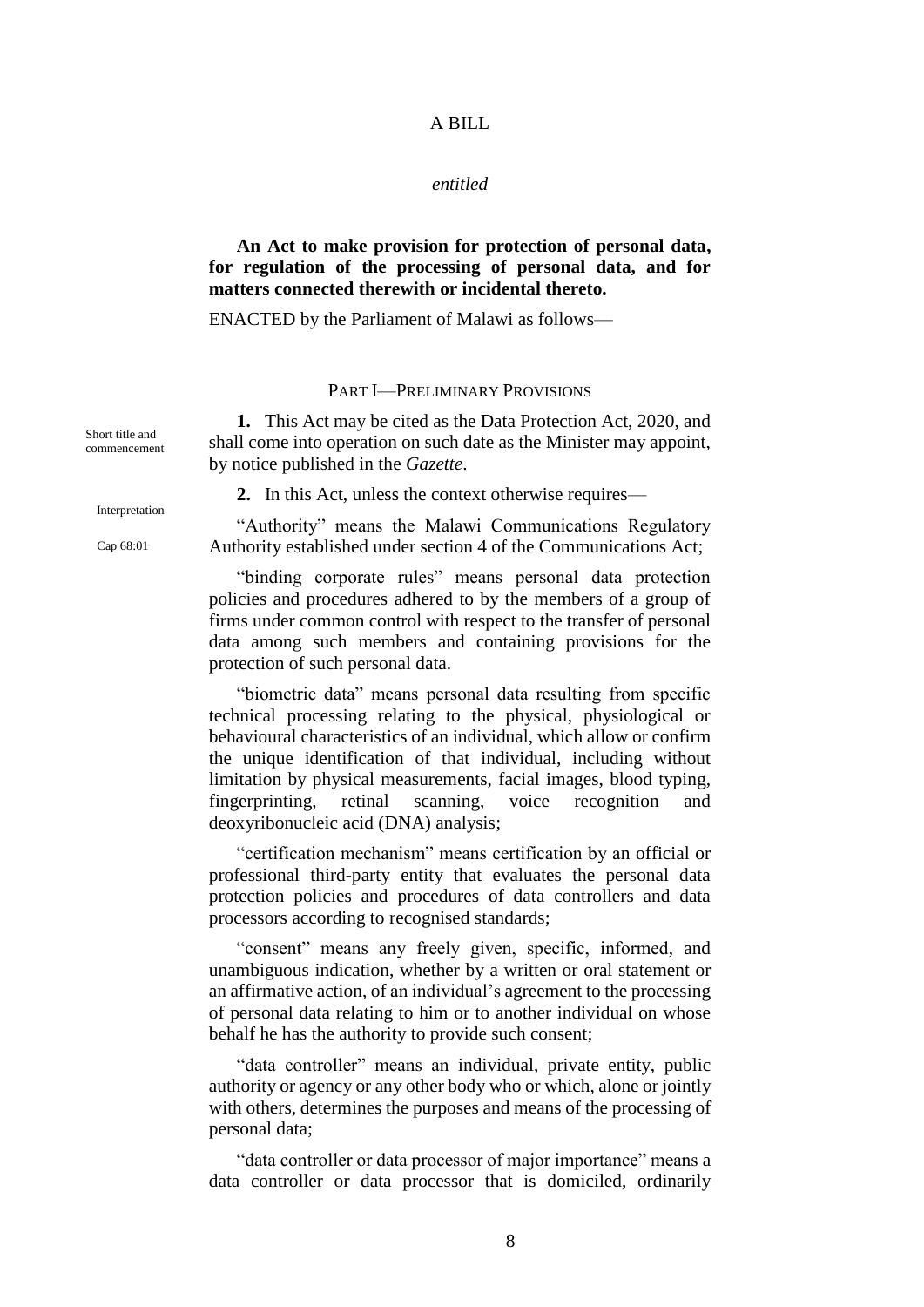resident, or ordinarily operating in Malawi and processes or intends to process personal data of more than 10,000 data subjects who are within Malawi, or a greater number of data subjects prescribed by the Authority in rules published in the *Gazette*, or such other class of data controller or data processor that is processing personal data of particular value or significance to the economy, society or security of Malawi as the Authority may designate;

"data processor" means an individual, private entity, public authority or agency or any other body who or which processes personal data on behalf of or at the direction of a data controller or another data processor;

"data subject" means an individual to whom personal data relates;

"personal data" means any information relating to an individual who can be identified or is identifiable, directly or indirectly by reference to an identifier such as a name, an identification number, location data, an online identifier or one or more factors specific to the physical, physiological, genetic, psychological, cultural, social or economic identity of that individual;

"personal data breach" means a breach of security leading to or reasonably likely to lead to the accidental or unlawful destruction, loss, alteration, unauthorised disclosure of, or access to, personal data transmitted, stored or otherwise processed;

"processing" means any operation or set of operations which is performed on personal data, whether or not by automated means, such as collection, recording, organisation, storage, adaptation or alteration, retrieval, consultation, use, disclosure by transmission, dissemination or otherwise making available, alignment or combination, restriction, erasure or destruction; and

"sensitive personal data" means personal data relating to an individual's—

biometric data;

 $(b)$  race or ethnic origin;

 $\alpha$  religious or similar beliefs, such as those reflecting conscience or philosophy;

(d) health status:

(e) sex life or sexual orientation;

political opinions or affiliations; or

 $(g)$  any other personal data prescribed by the Authority as sensitive personal data pursuant to section [19](#page-16-0)[\(2\).](#page-16-1)

<span id="page-8-0"></span>**3.** The objectives of this Act are to—

(a) ensure that the processing of personal data complies with principles of data protection, including privacy and data security;

**Objectives**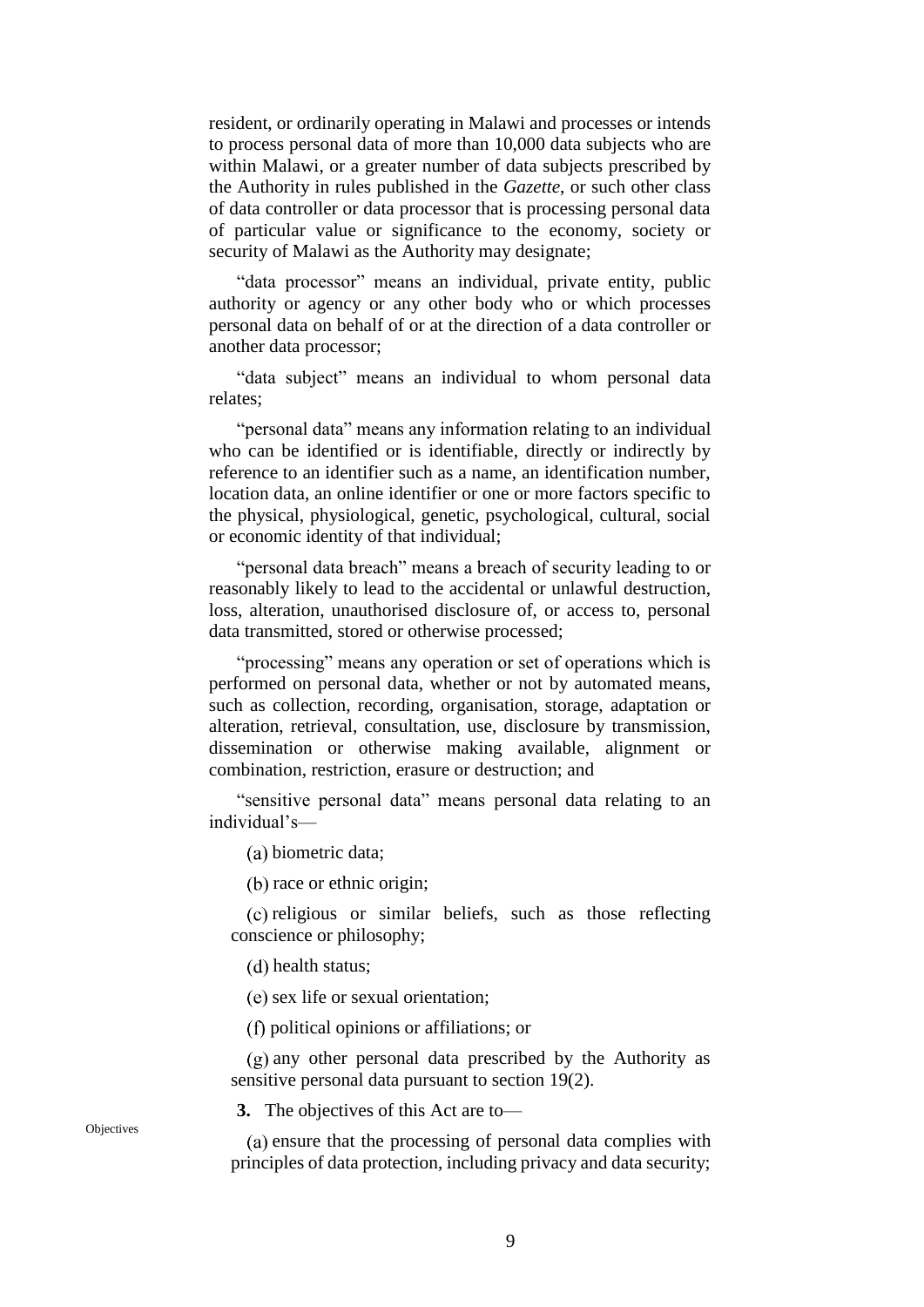$(b)$  provide individuals with rights with respect to the processing of personal data relating to them;

set standards for the transmission of personal data outside of Malawi;

(d) establish an institutional mechanism to promote and enforce the principles, rights and obligations provided for in this Act; and

provide a legal foundation to promote the digital economy of Malawi and its participation in the regional and global economies through the beneficial uses of personal data.

<span id="page-9-0"></span>**4.** —(1) This Act applies to the processing of personal data wholly or partly by automated means and processing other than by automated means of personal data which form or are intended to form part of a filing system.

 $(2)$  This Act applies only where—

(a) the data controller or data processor is domiciled, ordinarily resident, or ordinarily operating in Malawi;

 $(b)$  the processing occurs within Malawi, provided that the mere transiting of data through Malawi shall not constitute data processing occurring in Malawi; or

(c) the processing relates to the targeted offering of goods or services to the data subject in Malawi, or the monitoring of the behaviour of the data subject as far as his behaviour takes place within Malawi.

(3) This Act shall be without prejudice to the application of Part IV of the Electronic Transactions and Cyber Security Act with respect to intermediary service providers and online content editors.

For purposes of this section, a "filing system" is a structured set of personal data which are accessible according to specific criteria.

<span id="page-9-1"></span>**5.** —(1) This Act does not apply to the processing of personal data to the extent it is carried out by one or more individuals solely for personal, recreational or household purposes.

Data controllers and data processors that are domiciled, ordinarily resident, or ordinarily operating in Malawi and are not data controllers or data processors of major importance are exempt from the provisions of this Act until the second anniversary of the date on which it comes into force.

#### PART II— ADMINISTRATION

<span id="page-9-2"></span>**6.** —(1) The Authority shall regulate and monitor personal data protection and privacy throughout Malawi and oversee the implementation of and be responsible for the enforcement of this Act.

Application of this Act

Cap 74:02

Exemptions

**Duties** functions and powers of the Authority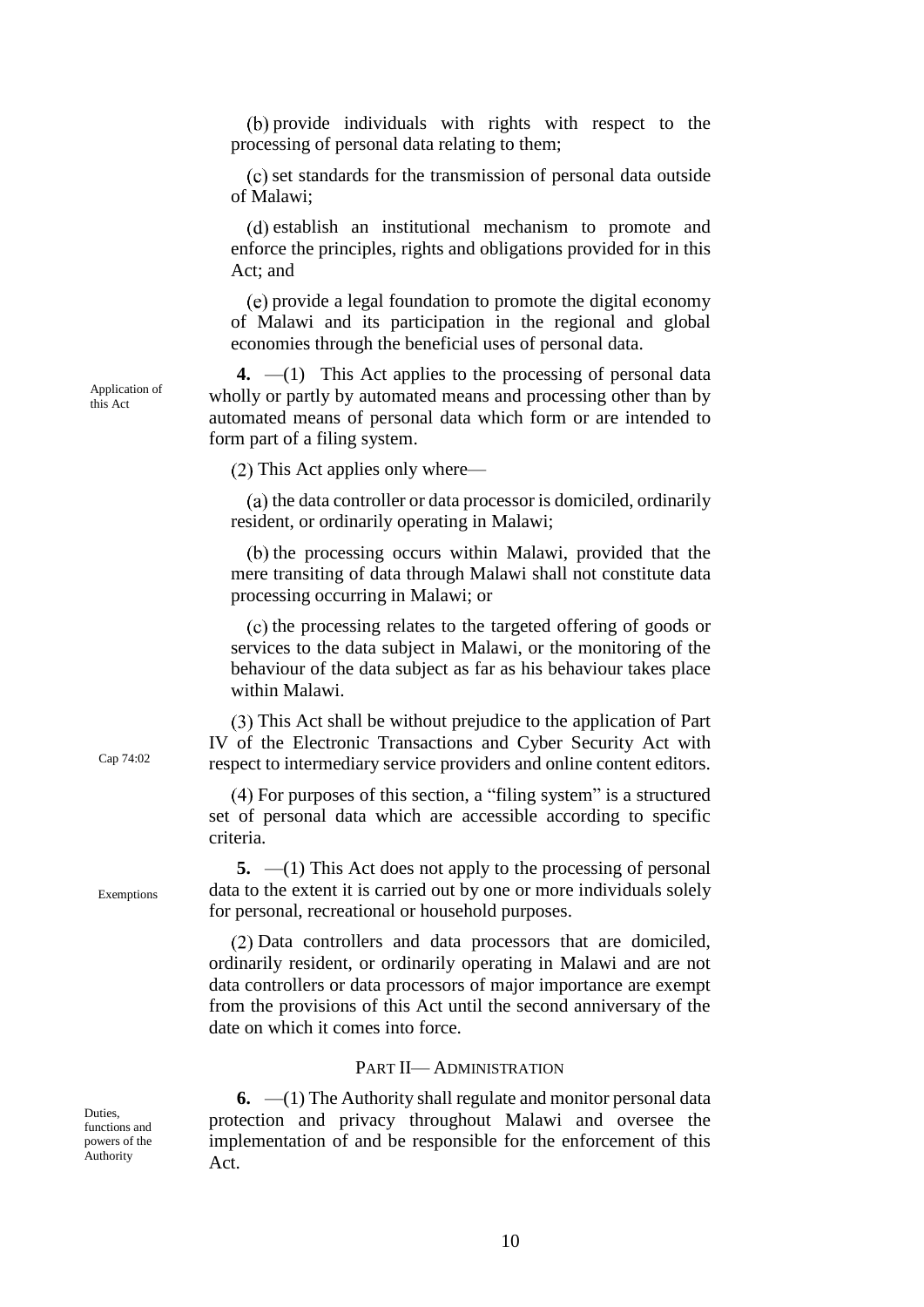$(2)$  Notwithstanding the generality of subsection  $(1)$ , the Authority shall—

(a) promote public awareness and understanding of personal data protection and the risks to personal data, including the rights granted and obligations imposed under this Act;

promote awareness of data controllers and data processors of their obligations under this Act;

 $(c)$  encourage the introduction of technological and administrative measures to enhance personal data security and privacy;

(d) foster the development of personal data security and privacy technologies in accordance with recognized international standards and applicable international law;

participate in international fora and engage with other national and regional authorities responsible for data protection with a view to developing consistent and efficient approaches to regulation of cross-border transfers of personal data;

advise the government on policy issues relating to personal data protection;

 $(g)$  submit legislative proposals to the Minister, including amending existing laws, with a view to strengthening personal data protection in Malawi;

 $(h)$  collect and publish information with respect to personal data protection, including personal data breaches;

 $\sigma$  (i) receive complaints relating to violations of this Act or regulations issued thereunder;

 $(i)$  conduct investigations of potential violations by a data controller or a data processor of any requirement under this Act or any regulations, rules or other subsidiary legislation or orders made hereunder;

 $(k)$  impose penalties in case of violations of the provisions of this Act or any regulations, rules or other subsidiary legislation or orders made hereunder;

designate countries, regions, sectors, international organisations or standard contractual clauses as affording or not affording adequate personal data protection standards for crossborder transfers;

(m) promote competition among entities engaged in the processing of personal data;

 $(n)$  ensure compliance with national and international personal data protection standards and obligations laid down by international agreements and treaties to which Malawi is a party;

(o) render technical assistance on personal data protection matters to the Minister;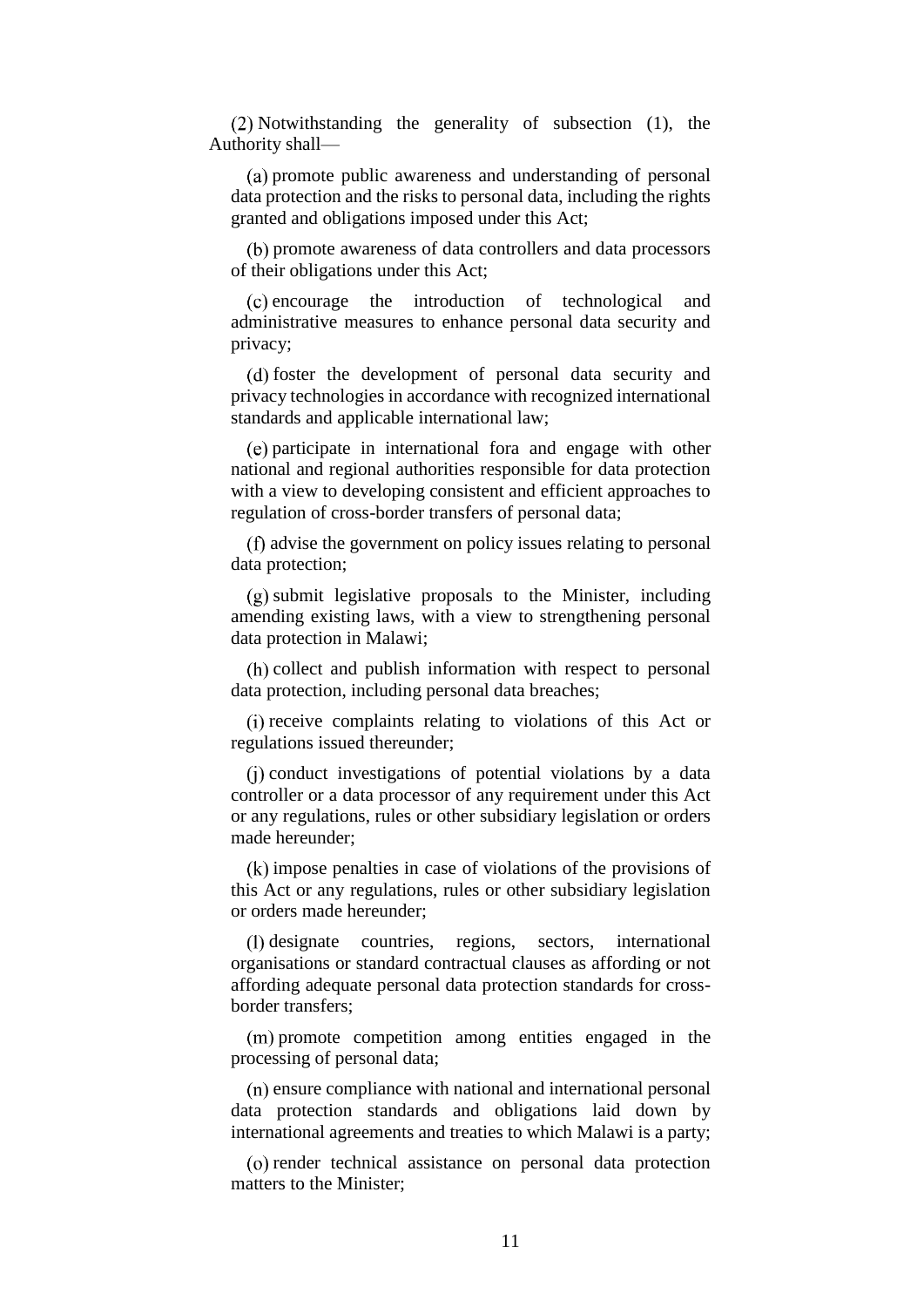$(p)$  register and levy fees on data controllers and data processors of major importance;

 $(q)$  submit proposals to the Minister for regulations to be made under this Act;

 $(r)$  issue directives and opinions, make recommendations and rules and publish guidance as provided under this Act; and

(s) generally implement the provisions of this Act and do all such things as are necessary, incidental or conducive to the better carrying out of the functions of the Authority.

Without prejudice to any functions or powers granted or duties imposed on it under the Communications Act, the Electronic Transactions and Cyber Security Act or any other written law, the Authority shall perform such functions, exercise such powers and undertake such duties as are conferred by this Act.

<span id="page-11-0"></span>**7.** —(1) The Authority may, where necessary, seek the general direction of the Minister as to the manner in which it is to carry out its duties under this Act.

 $(2)$  The directions given by the Minister under subsection  $(1)$ shall be in writing and shall be published in the *Gazette*.

Except as provided for under this Act or any other written law, the Authority shall be independent in the performance of its functions.

<span id="page-11-1"></span>**8.** There is hereby established the Data Protection Office, which shall be a unit under the Authority responsible for the activities of the Authority in relation to data protection under this Act.

**9.** Without prejudice to the generality of section 6, the Authority shall have the power to:

 $(a)$  issue guidance, and give directions to the Director General;

(b) approve strategic plans, action plans and budget support programmes submitted by the Director General;

approve annual reports and financial reports submitted by the Director General;

(d) hire consultants to assist the Authority in the discharge of its functions, where necessary; and

issue rules, directives, opinions and make recommendations on any recurrent question related to the regulated missions of the Authority as defined under this Act.

<span id="page-11-2"></span>**10.** —(1) The Authority may for the purpose of performing its functions under this Act, establish committees of the Authority, and delegate to any such committees any of its functions as it considers necessary.

Protection **Office** 

The Data

Governance powers of the Authority

Committees of the Authority

Cap 68:01 Cap 74:02

Ministerial policy directions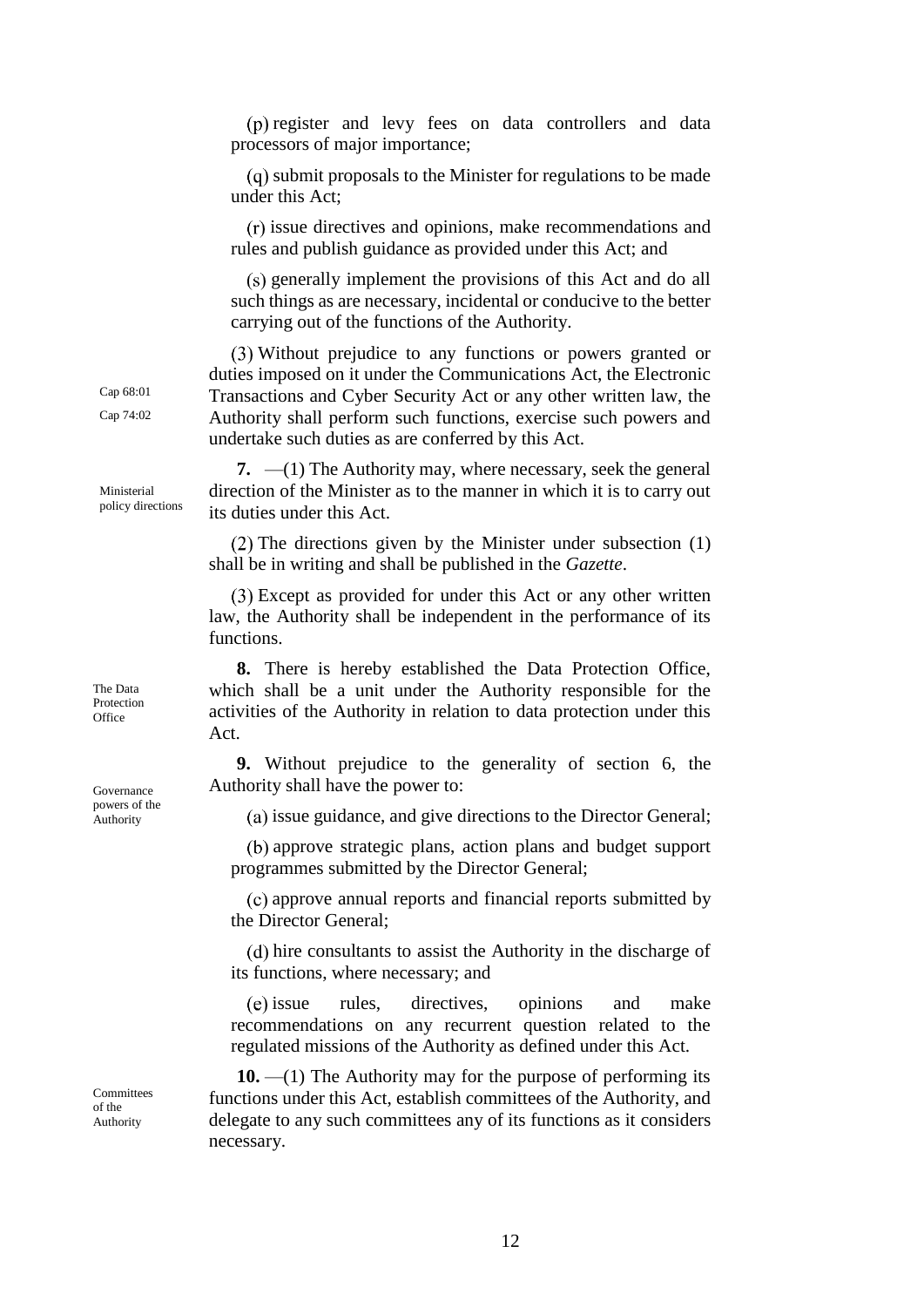$(2)$  The Chairperson of every committee shall be a person who is a member of the Authority, but an *ex-officio* member shall not be a Chairperson.

(3) The Chairperson of the Authority shall not be a member of a committee.

The Authority shall pay a member of a committee, from the funds of the Authority, an allowance that the Minister responsible for public service may, on recommendation of the Board, approve for attendance at meetings of the committee.

Subject to the general or special directions of the Authority and to the provisions of this Act, every committee of the Authority shall have the power to determine its own procedure.

<span id="page-12-0"></span>**11.** —(1) The Authority shall establish consultative or advisory fora comprising data controllers and data processors and experts in data protection or another relevant field to assist the Authority with the discharge of its functions under this Act.

(2) The Authority shall contribute out of its annual budget to the expenses of any forum established under subsection (1).

<span id="page-12-1"></span>**12.** —(1) The Authority shall consult and coordinate with the Human Rights Commission established under Chapter XI of the Constitution with respect to the application of this Act and the Access to Information Act and personal data to which both apply.

 $(2)$  The Authority shall consult and coordinate with ministries, departments and agencies responsible for the management and regulation of information including personal data in order to promote understanding of this Act, encourage the adoption of good data protection practices and procedures, and resolve any uncertainties about the application of this Act and rules and regulations made hereunder.

<span id="page-12-2"></span>**13.** —(1) In exercise of its functions under this Act, the Authority may make such rules as are necessary for the better carrying out of the provisions of this Act.

 $(2)$  The Authority shall consult with relevant ministries, departments and agencies and with data controllers and data processors, interested parties and the public, before making such rules.

The Authority shall publish in the *Gazette* the rules made under this Act.

(4) The Authority shall, within twenty-eight days after the publication in *Gazette* of the rules, inform the public, through the print and electronic media, of the publication of the rules.

 $(5)$  Rules made under subsection  $(1)$  may prescribe how the provisions of this Act shall apply given the features of any particular use of personal data or any particular sector of the economy or society, including—

Advisory fora

Consultation with other bodies

Cap 74:04

Rules of the Authority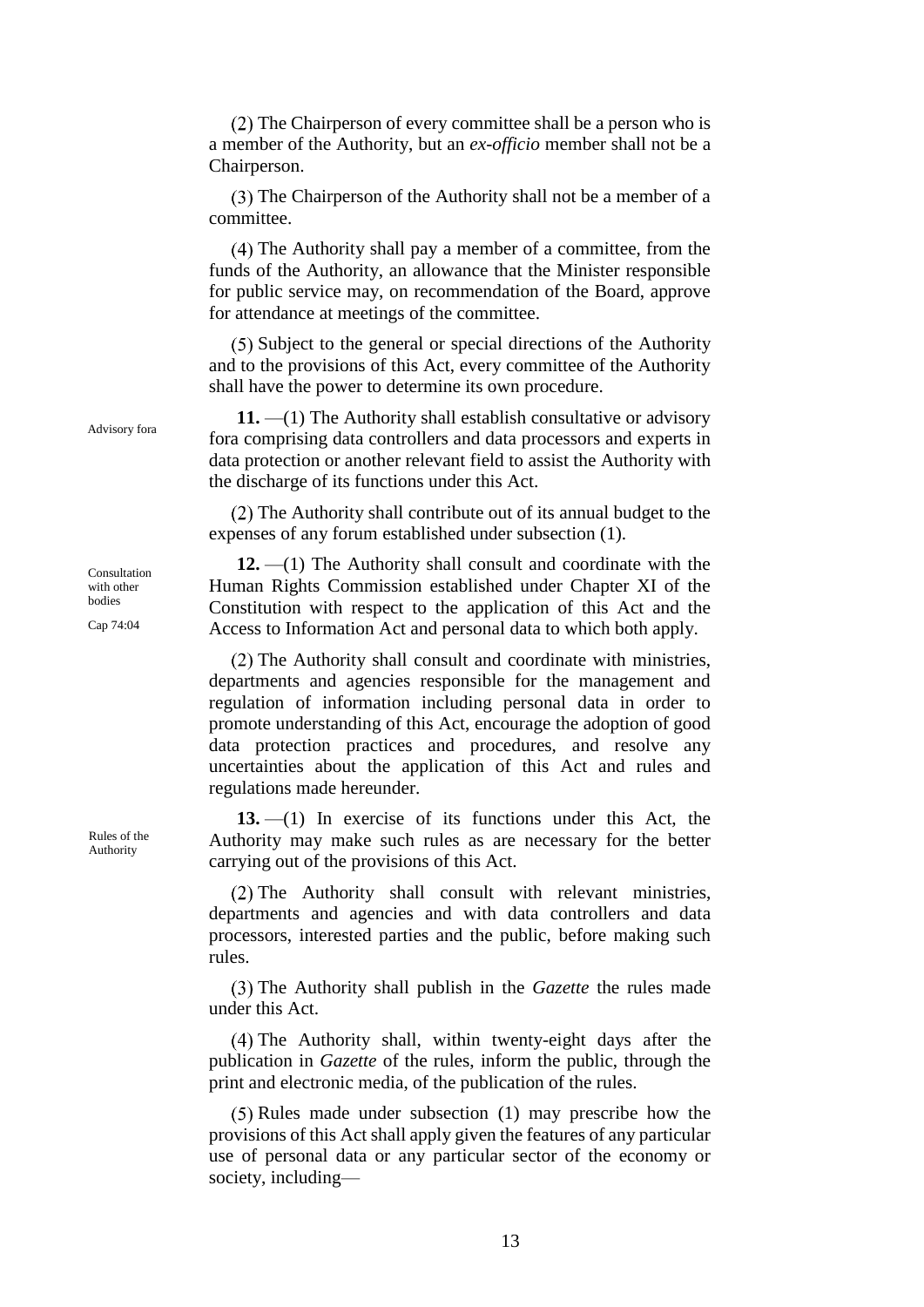(a) health;

(b) education;

(c) financial services;

 $(d)$  employment;

electronic commerce;

 $(f)$  digital identification;

 $(g)$  membership of particular groups and associations;

historical, statistical, journalistic or scientific research; and

(i) any other matter that the Authority may prescribe.

 $(6)$  Consultation under subsection  $(2)$  shall where appropriate consider the costs and benefits of the proposed rules.

The Authority may publish guidance on good practices and codes of conduct in data protection and compliance with this Act, including the application of data protection principles by design and default in data processing.

<span id="page-13-0"></span>**14.** —(1) A person shall not publish or disclose to any entity, other than in the course of the entity's duties, the contents of any document, communication or information which has come to the person's knowledge in the course of his duties under this Act.

Any member of the Authority, employee, consultant, adviser or sub-contractor of the Authority who holds confidential information, or any person who has, directly or indirectly, obtained any such information from a member of the Authority, employee, consultant, adviser or sub-contractor of the Authority, whom that person knows or has reasonable cause to believe held the information by virtue of his office, and who—

(a) deals in any contract or proposed contract to which the information relates and in which the Authority is involved;

(b) counsels or instigates anyone else to deal in any such contract or proposed contract, knowing or having reasonable cause to believe that the other entity would deal in such contract or proposed contract; or

 $(c)$  communicates to anyone else the information held or, as the case may be, obtained by him if he knows or has reasonable cause to believe that such other entity or any other entity would make use of the information for the purpose of dealing in, or counselling or causing anyone else to deal in, any contract or proposed contract to which the information relates, and in which the Authority is involved,

commits an offence and is liable to a fine of K5,000,000 and imprisonment for five years.

 $(3)$  This section shall apply to any information that—

Confidentiality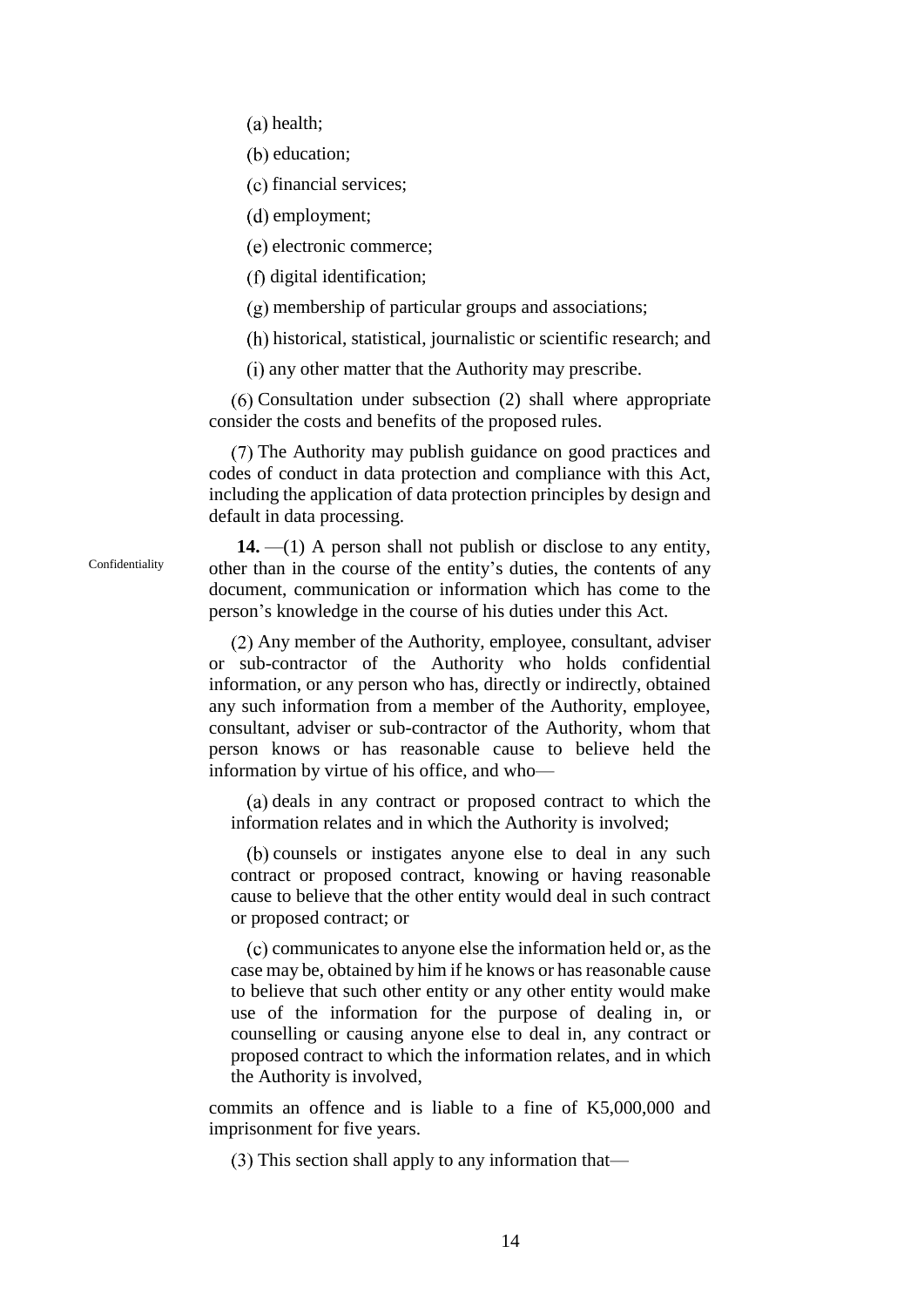a member of the Authority, employee, consultant, adviser or sub-contractor of the Authority holds by virtue of his office or dealings with the Authority;

would not be expected, or would not be reasonable for it, to be disclosed by a member of the Authority, employee, consultant, adviser or sub-contractor of the Authority except in the proper performance of the functions of his office; or

(c) the member of the Authority, employee, consultant, adviser or sub-contractor of the Authority holding the information knows or ought to know that it is unpublished information in relation to any contract or proposed contract of the Authority.

The provisions of this section shall continue to apply to any member of the Authority, employee, consultant, adviser or subcontractor of the Authority, notwithstanding the expiry or termination of the term of office of the member or the employment of the employee, consultant, adviser or subcontractor of the Authority, as the case may be.

<span id="page-14-0"></span>**15.** —(1) The Authority may delegate some of its functions under this Act to the Director General of the Authority, any member of the Authority, the head of the Data Protection Office or any other member of staff of the Authority.

 $(2)$  The Director General of the Authority may, with the approval of the Authority, delegate any power or function assigned to him under this Act, to any member of staff of the Authority.

<span id="page-14-1"></span>**16.** —(1) The operational and financial costs of the Authority of carrying out its duties, functions and powers under this Act shall be provided through—

fees, levies and other moneys payable to the Authority under this Act;

(b) fines payable to the Authority in respect of violations of this Act;

grants or donations received by the Authority;

(d) such moneys as are from time to time appropriated to the Authority by Parliament; and

proceeds from the sale by the Authority of any of its assets or equipment to which it has title.

 $(2)$  The Authority may charge fees in respect of publications, seminars, documents, and other services provided by the Authority.

(3) Subject to the Public Finance Management Act, the Authority may borrow such amounts as it may require for the performance of its functions under this Act.

(4) The Authority may invest, on short term deposit with any bank or financial institution in Malawi, any of its moneys that are

Delegation of powers

Funds of the Authority

Cap. 37:02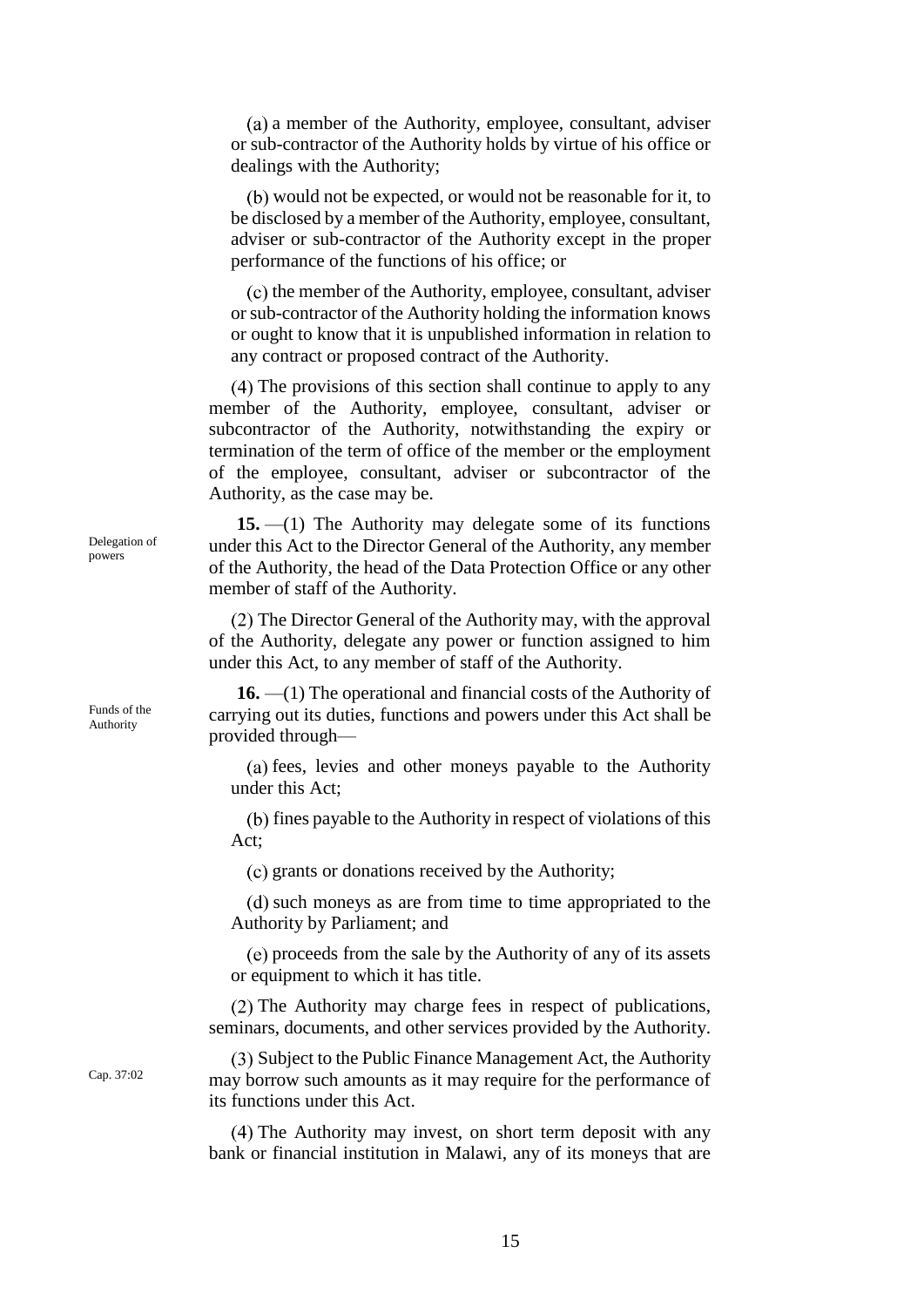not immediately required for the performance of its functions under this Act.

<span id="page-15-0"></span>**17.** —(1) Where the Authority intends to take a decision in accordance with this Act, it shall consult with any interested party, and shall give the interested party an opportunity to comment on the proposed decision within a period specified by the Authority.

 $(2)$  The Authority shall publish the results of any consultation launched publicly and the results shall be made available through such means as the Authority considers appropriate in the circumstances, except in the case of information that the Authority considers to be confidential.

### PART III— PRINCIPLES GOVERNING PROCESSING OF PERSONAL DATA

<span id="page-15-1"></span>**18.** —(1) A data controller shall ensure that personal data is processed, by such data controller or any data processor processing personal data on its behalf, fairly, in a transparent manner and in accordance with subsection [\(2\)](#page-15-2) and section [19.](#page-16-0)

<span id="page-15-2"></span> $(2)$  A data controller shall neither process nor permit a data processor to process on its behalf, personal data unless—

<span id="page-15-3"></span> $(a)$  the data subject has given and not withdrawn his consent;

 $(b)$  the processing is necessary for the performance of a contract to which the data subject is party or in order to take steps at the request of the data subject prior to entering into a contract;

 $\alpha$  (c) the processing is necessary for compliance with a legal obligation to which the data controller or data processor is subject;

 $(d)$  the processing is necessary in order to protect the vital interests of the data subject or another individual;

<span id="page-15-4"></span> $(e)$  the processing is authorised by law and carried out by a competent public authority or agency in furtherance of its legal mandate;

 $(t)$  the processing is required by or under any written law or order of a court;

 $(g)$  the processing is necessary for the performance of a task carried out in the public interest or in the exercise of official authority vested in the data controller or data processor;

<span id="page-15-5"></span> $(h)$  the processing is necessary for the purposes of the legitimate interests pursued by the data controller or data processor or by a third party to whom the data is disclosed, except where such interests are overridden by the interests of fundamental rights and freedoms of the data subject;

such processing is necessary to comply with disclosure requirements mandated under the Access to Information Act; or

Consultations with interested parties

Lawfulness of data processing

Cap. 74:04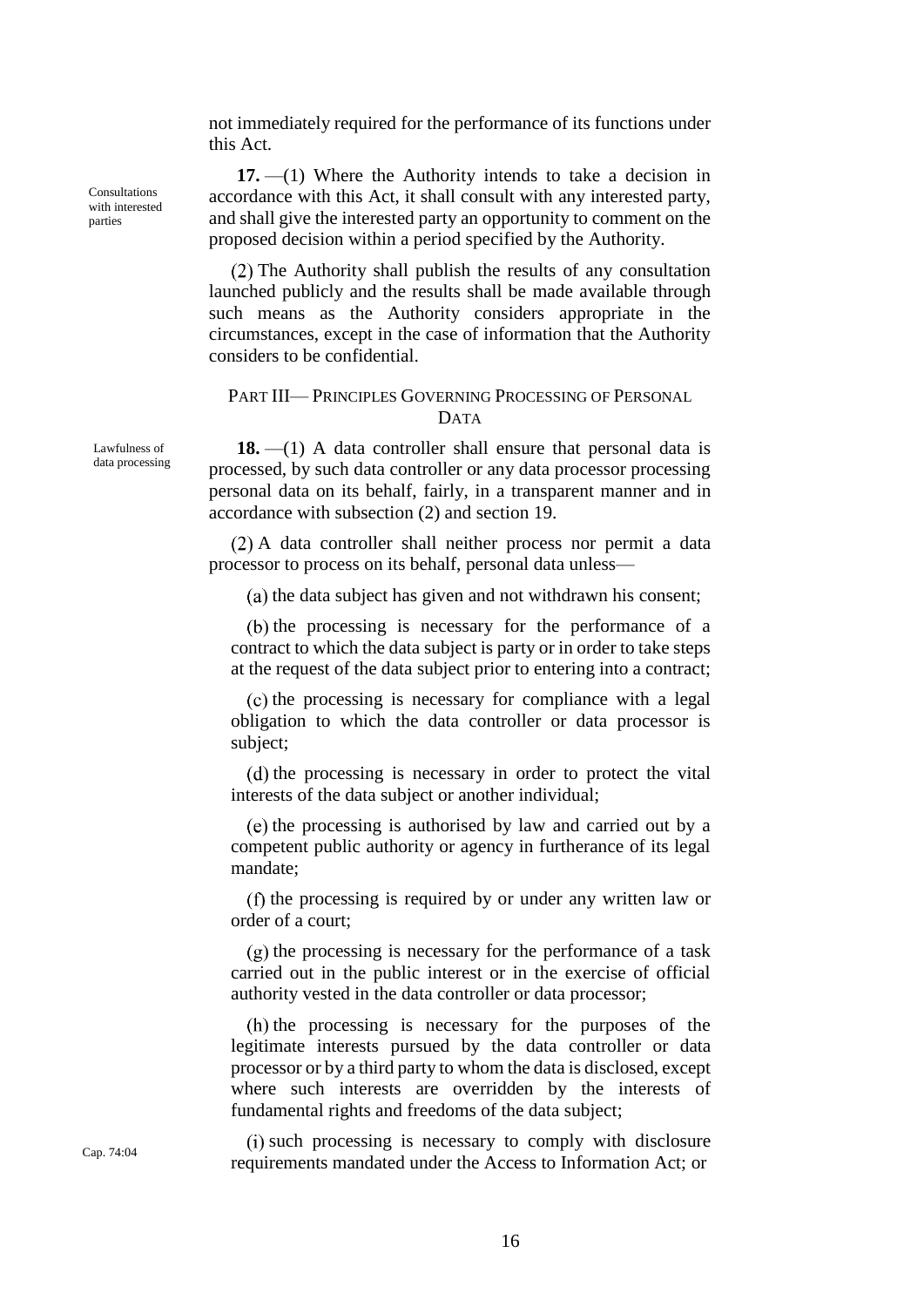$(i)$  for the purpose of historical, statistical, journalistic or scientific research.

Further processing of personal data shall be in accordance with the purpose for which the data was collected.

<span id="page-16-0"></span>**19.** —(1) A data controller or data processor shall not process, nor shall it permit a data processor to process on its behalf, sensitive personal data unless—

<span id="page-16-2"></span> $(a)$  the data subject has given and not withdrawn his consent to the processing for the specific purpose or purposes for which it will be processed;

(b) the processing is necessary to protect the vital interests of the data subject or of another individual where the data subject is physically or legally incapable of giving consent;

 $\alpha$  (c) the processing is necessary for the purposes of exercising or performing rights or obligations of the data controller or of the data subject under employment or social security laws or any other written laws designated by the Authority;

 $(d)$  the processing is carried out for purposes of medical care or community welfare and is undertaken by or under the responsibility of a professional or similar service provider owing a duty of confidentiality;

(e) the processing is necessary for reasons of public interest in the area of public health;

 $(f)$  the processing is necessary for the establishment, exercise or defence of a legal claim or obtaining legal advice;

 $(g)$  the processing is carried out in the course of its legitimate activities with appropriate safeguards by a foundation, association or any other not-for-profit body with a charitable, educational, literary, artistic, philosophical, religious or trade union aim or whose objective is, in the opinion of the Authority, for the benefit or welfare of the people of Malawi;

 $(h)$  the processing is necessary for archiving purposes in the public interest, or historical, statistical, journalistic or scientific research, in each case on the basis of a law, which shall be proportionate to the aim pursued, respect the essence of the right to data protection and provide for suitable and specific measures to safeguard the fundamental rights and the interests of the data subject; or

(i) the data subject has manifestly made such sensitive personal data public.

<span id="page-16-1"></span>The Authority may prescribe in rules published in the *Gazette* further categories of personal data that may be classified as sensitive personal data, further grounds on which they may be processed, and safeguards that may apply, having regard to—

Processing of sensitive personal data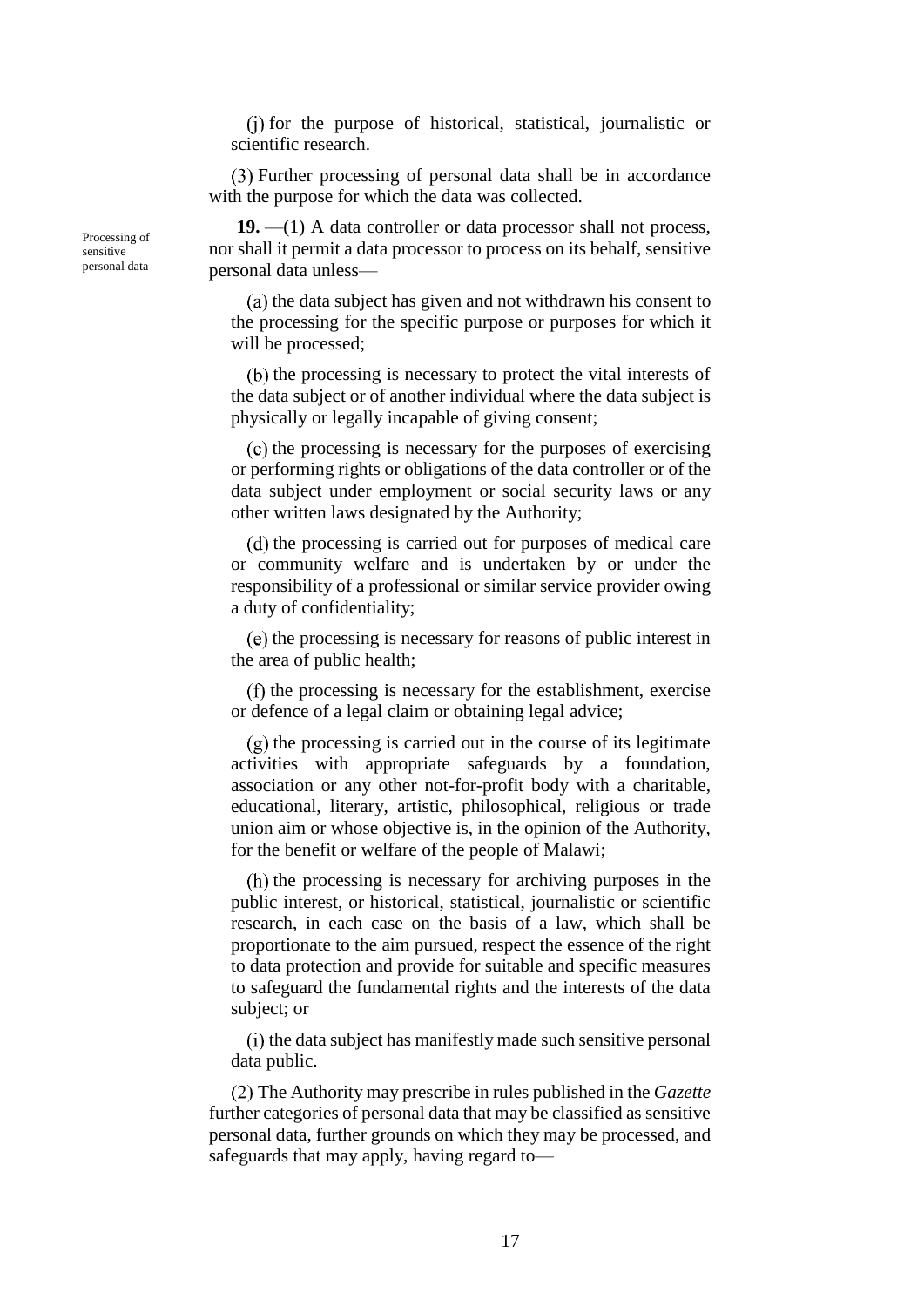$(a)$  the risk of significant harm that may be caused to a data subject or class of data subjects by the processing of such category of personal data;

(b) the reasonable expectation of confidentiality attached to such category of personal data; and

(c) the adequacy of protection afforded to personal data generally.

<span id="page-17-0"></span>**20.** —(1) When a data subject is below eighteen years of age, a data controller shall obtain consent of a parent or legal guardian of the child to rely on consent under section  $18(2)(a)$  $18(2)(a)$  $18(2)(a)$ .

A data controller or data processor shall apply appropriate mechanisms, including presentation of government approved identification documents, to verify age and consent.

 $(3)$  Subsection  $(1)$  does not apply to a data controller or data processor when—

(a) the processing is necessary to protect the vital interests of the child; or

 $(b)$  the processing is carried out for purposes of medical or social care and is undertaken by or under the responsibility of a professional or similar service provider owing a duty of confidentiality.

<span id="page-17-1"></span>**21.** (1) A data controller shall bear the burden of proof for establishing a data subject's consent (or in the case of a data subject below eighteen years of age, the consent of a parent or legal guardian of the data subject) to anything requiring consent under this Act.

 $(2)$  In determining whether consent was freely given, account shall be taken of whether performance by a third party of a contract between the data subject and such third party is conditioned on the processing of personal data of the data subject and such processing would not be necessary for such performance.

<span id="page-17-2"></span>**22.** (1) When a data controller collects personal data directly from a data subject, the data controller shall provide the data subject with—

 $(a)$  the identity of, and means of contacting, the data controller and its representative, if any;

(b) the specific basis of processing under section  $18(2)$  $18(2)$  or  $19(1)$ and the purposes of the processing for which the personal data are intended;

 $(c)$  third parties with which the data will be shared and where feasible the means of contacting such third parties; and

 $(d)$  the existence of the rights of the data subject under Part IV.

When a data controller collects personal data other than directly from the data subject, it must inform the data subject of the

Conditions of consent

Provision of information to the data subject

Children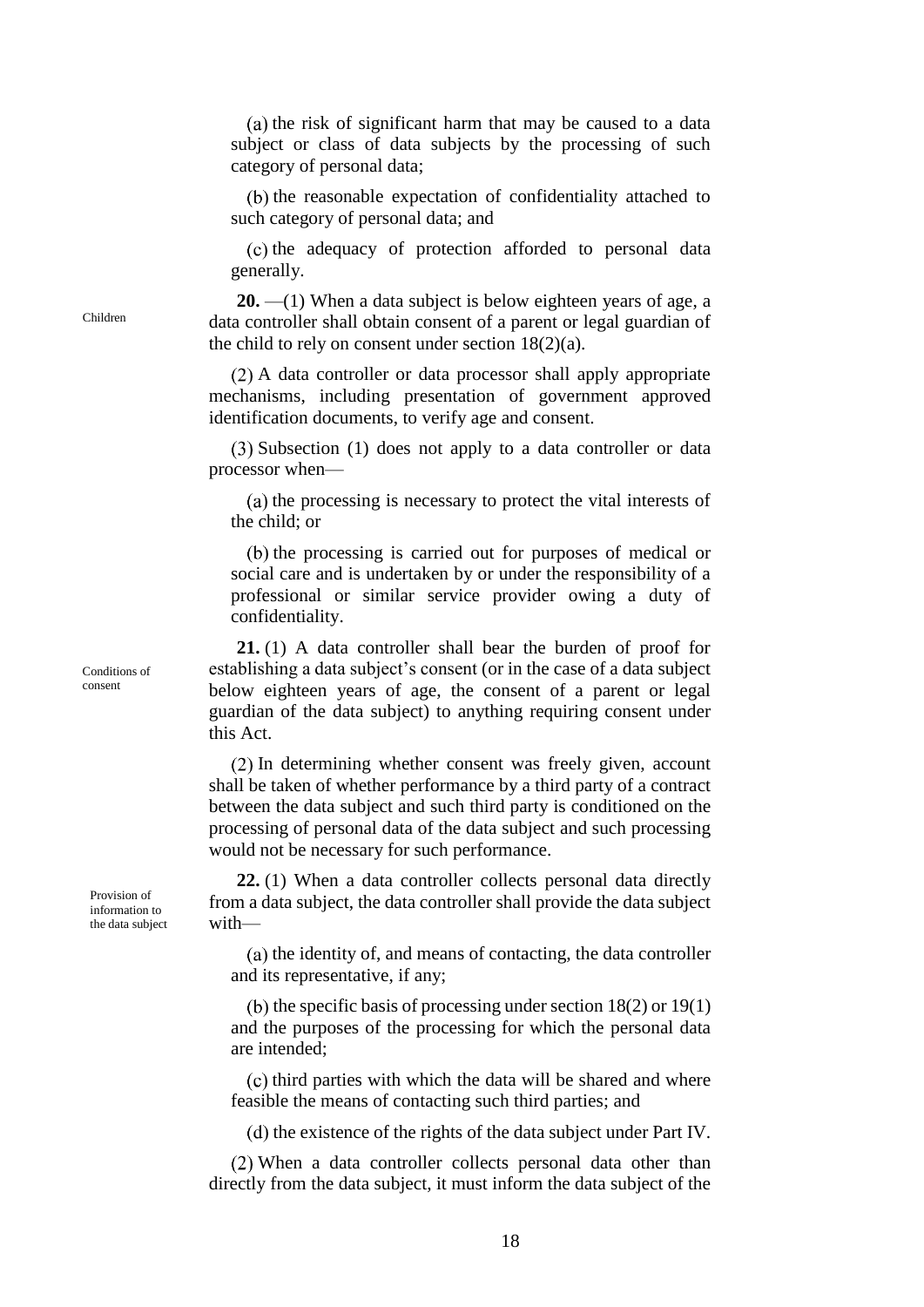items set out in subsection (1), unless the data subject already has been provided such information or provision of such information is impossible or would involve a disproportionate effort or expense.

<span id="page-18-0"></span>**23.** A data controller shall ensure that personal data is—

(a) collected for specified, explicit and legitimate purposes and not further processed in a way incompatible with those purposes;

(b) adequate, relevant and limited to the minimum necessary for the purposes for which the personal data weas collected or further processed;

(c) retained for no longer than is necessary to achieve the purpose for which the personal data was collected or further processed; and

(d) accurate, complete, not misleading and, where necessary, kept up to date having regard to the purposes for which the personal data was collected or is further processed.

<span id="page-18-1"></span>**24.** —(1) Where processing is likely to result in high risk to the rights and freedoms of a data subject by virtue of its nature, scope, context and purposes, a data controller shall, prior to the processing, carry out a data protection impact assessment.

 $(2)$  The data impact assessment report shall be submitted to the Authority prior to the processing of personal data.

The data controller or data processor shall consult the Authority prior to the processing if, notwithstanding the measures envisaged under subsection [\(6\)](#page-18-2)[\(d\),](#page-19-2) the data protection impact assessment indicates that the processing of the data would result in a high risk to the rights and freedoms of the data subject.

The Authority shall publish in the *Gazette*—

(a) guidelines for carrying out data impact assessments; and

(b) lists of the kinds of processing which are, and which are not, subject to the requirement for a data protection impact assessment pursuant to subsection (1).

(5) This section shall not apply until the second anniversary of the date on which this Act enters into force.

<span id="page-18-2"></span> $(6)$  For purposes of this section, a "data protection impact assessment" is an assessment of the impact of the envisaged processing on the protection of personal data comprising—

(a) a systematic description of the envisaged processing and its purpose, including where applicable the legitimate interest pursued by the data controller, data processor or third party;

(b) an assessment of the necessity and proportionality of the processing in relation to the purposes the personal data would be processed;

specification, data minimisation, retention and accuracy

Purpose

Data protection impact assessment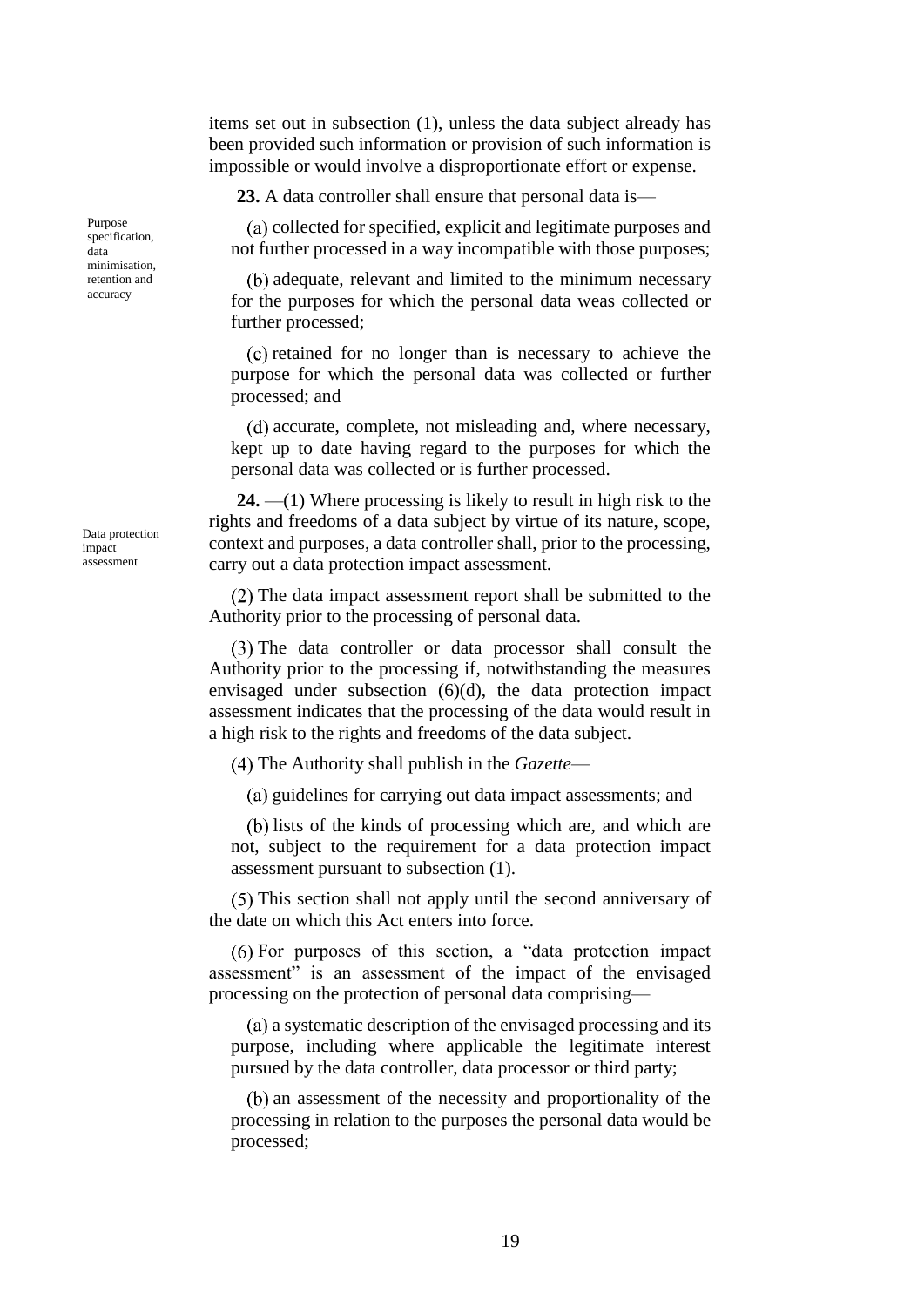an assessment of the risks to the rights and freedoms of data subjects; and

<span id="page-19-2"></span>(d) the measures envisaged to address the risks and the safeguards, security measures and mechanisms to ensure the protection of personal data and to demonstrate compliance with this Act, taking into account the rights, and legitimate interests of data subjects and other persons concerned.

The Authority may by publication in the *Gazette* exempt categories of data controllers or data processors from the obligations under this section.

<span id="page-19-0"></span>**25.** —(1) Where a data controller engages the services of a data processor, or any data processor engages the services of another data processor, the data controller or data processor shall take reasonable measures to ensure that the engaged data processor shall—

(a) comply with the principles and obligations set out in section [23](#page-18-0) applicable to the data controller;

(b) assist the data controller or data processor, as the case may be, by appropriate technical and organisational measures, where practical, in the fulfilment of the data controller's obligations to honour the individual rights of data subjects under Part IV;

(c) implement appropriate technical and organisational measures to ensure the security, integrity and confidentiality of personal information as required in Part V, with due regard to section [32;](#page-21-1)

provide the data controller or data processor, as applicable, with any information it reasonably requires to comply and demonstrate compliance with this Act; and

notify the data controller or data processor, as the case may be, when any new data processors are engaged.

 $(2)$  Reasonable measures under subsection  $(1)$  include a written agreement between the data controllers and the data processor or between data processors, as the case may be.

(3) The Authority may prescribe such measures in rules published in the *Gazette*.

#### PART IV—RIGHTS OF A DATA SUBJECT

<span id="page-19-1"></span>**26.** A data subject has the right to obtain from a data controller, without constraint or unreasonable delay and at no expense—

 $(a)$  confirmation as to whether or not the data controller, or a data processor operating on its behalf, is storing or otherwise processing personal data relating to the data subject and the source of such personal data;

a copy of such personal data in a paper-based or commonly used electronic format;

Obligations of the data controller and data processor

Rights of the data subject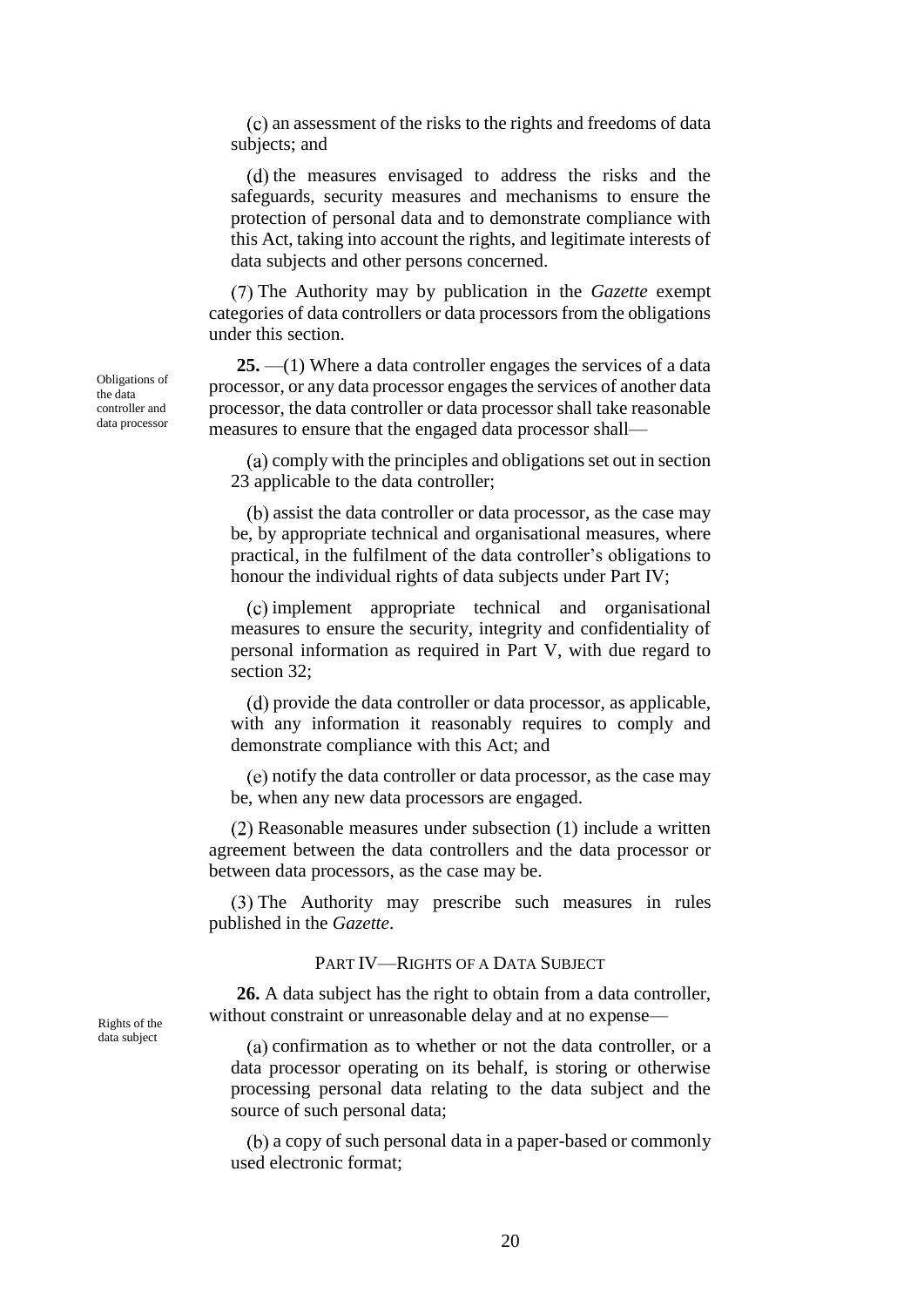$(c)$  correction, or if correction is not feasible or suitable, deletion of any such personal data that is inaccurate, out of date, incomplete or misleading; and

deletion of any such personal data which the data controller is not entitled to retain.

<span id="page-20-0"></span>**27.** —(1) A data subject has the right to withdraw his consent to processing of personal data under section [18](#page-15-1)[\(2\)](#page-15-2)[\(a\)](#page-15-3) or section  $19(1)(a)$  $19(1)(a)$  $19(1)(a)$  at any time.

 $(2)$  The data controller shall ensure that it is as easy for the data subject to withdraw as to give consent.

<span id="page-20-1"></span>**28.** —(1) A data subject has the right to object on grounds relating to his particular situation to the processing of personal data relating to him based on section [18](#page-15-1)[\(2\)](#page-15-2)[\(e\)](#page-15-4) or [\(h\),](#page-15-5) including profiling, if he can demonstrate that—

 $(a)$  such processing is causing or is likely to cause substantial damage or substantial distress to him or to another person; and

(b) such distress or damage is or would be unwarranted.

 $(2)$  The data controller may no longer process such data unless it demonstrates a public interest or other legitimate grounds which outweigh any unwarranted distress or damage demonstrated.

<span id="page-20-2"></span>**29.** A data subject has the right not to be subject to a decision based solely on automated processing of personal data, including profiling, which produces legal or similar significant effects concerning him, except where such decisions are—

necessary for entering into, or performance of, a contract between the data subject and a data controller;

authorized by a written law which establishes suitable measures to safeguard the rights, freedoms and legitimate interests of the data subject; or

authorized by the consent of the data subject.

<span id="page-20-3"></span>**30.** —(1) The Authority may make rules and procedures published in the *Gazette* establishing a right of personal data portability.

 $(2)$  A right of data portability shall entitle the data subject to:

<span id="page-20-4"></span>(a) receive from a data controller personal data concerning them in a structured, commonly used and machine-readable format;

 $(b)$  transmit the data obtained under paragraph  $(a)$  to another data controller without any hindrance; and

where technically possible, have the personal data transmitted directly from one data controller to another.

 $(3)$  The Authority may prescribe the circumstances in, and conditions on, which such a right would apply to a data subject and

Withdrawal of consent

Right to object

Automated decision-making

Data portability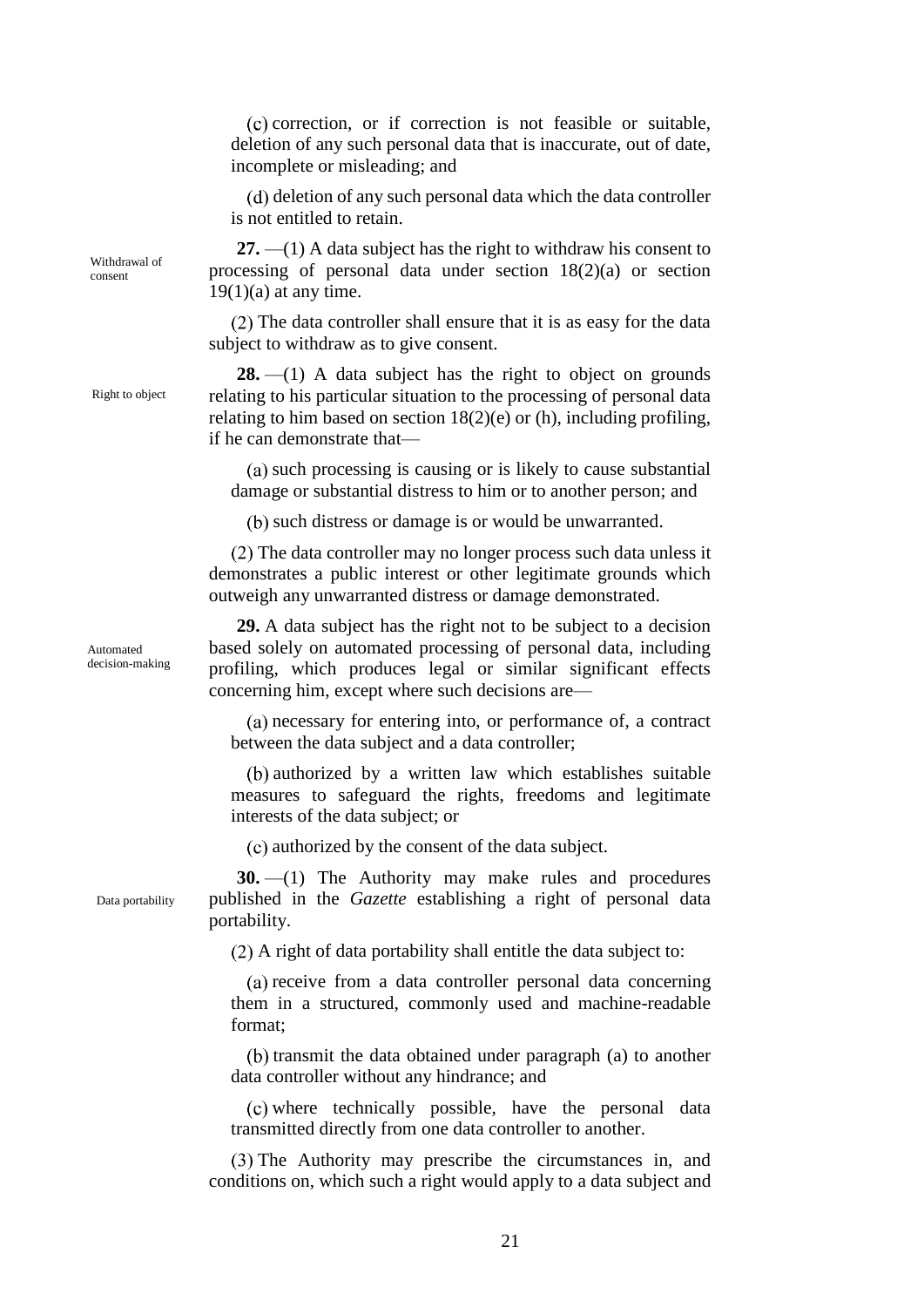the obligations it would impose on a data controller or data processor, or categories of data controllers or data processors, including questions of costs and timing.

#### PART V—DATA SECURITY

<span id="page-21-0"></span>**31.** —(1) Each data controller and data processor shall implement appropriate technical and organizational measures to ensure the security, integrity and confidentiality of personal data in its possession or under its control, including protections against accidental or unlawful destruction, loss, misuse or alteration, unauthorized disclosure or access, taking into account:

 $(a)$  the amount and sensitivity of the personal data;

(b) the degree and likelihood of harm to data subjects that could result from the loss, disclosure or other misuse of the personal data;

 $(c)$  the extent of the processing;

 $(d)$  the period of data retention; and

(e) the cost of any technologies, tools or other measures to be implemented relative to the size of the data controller or processor.

 $(2)$  Measures implemented under subsection  $(1)$  may include:

pseudonymization or other methods of de-identification of personal data;

(b) encryption of personal data;

processes to ensure security, integrity, confidentiality, availability and resilience of processing systems and services;

processes to restore availability and access to personal data in a timely manner in the event of a physical or technical incident;

periodic assessments of risks to processing systems and services, including without limitation where the processing involves the transmission of data over an electronic communications network;

 $f$  regular testing, assessing and evaluation of the effectiveness of the measures implemented against current and evolving risks identified; and

 $(g)$  regular updating of the measures and introduction of new measures to address shortcomings in effectiveness and accommodate evolving risks.

<span id="page-21-1"></span>**32.** In determining the appropriateness of the measures to be implemented under section [31,](#page-21-0) a data controller or data processor shall take into account—

(a) available technologies and systems:

(b) the cost of implementing the security measures; and

Security, integrity and confidentiality

Appropriateness of measures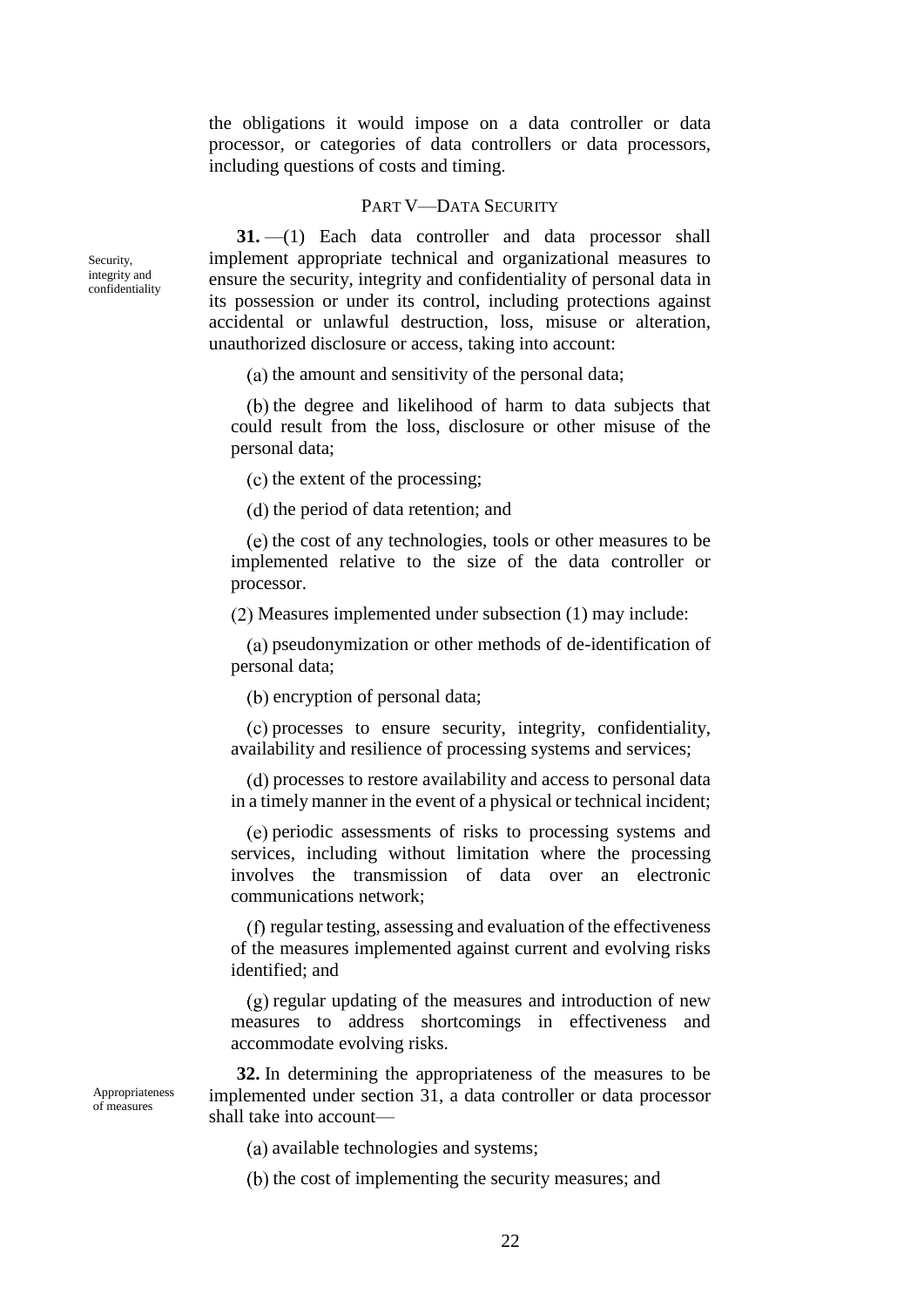(c) the relative risks inherent in the nature, scope, context and purposes of the processing and the likely harms to the rights and freedoms of the data subjects.

<span id="page-22-0"></span>**33.** —(1) When a personal data breach has occurred with respect to personal data being stored or otherwise processed by a data processor, the data processor shall—

notify the data controller or data processor that engaged it within seventy-two hours after becoming aware thereof, describing the nature of the personal data breach including, where possible, the categories and approximate numbers of data subjects and personal data records concerned; and

(b) respond without undue delay to all information requests from the data controller or data processor that engaged it as they may require to comply with their obligations under this section.

<span id="page-22-2"></span>When a personal data breach has occurred with respect to personal data being stored or otherwise processed by a data controller or a data processor acting on its behalf and is likely to result in a risk to the rights and freedoms of individuals, the data controller shall notify the Authority of the breach within seventytwo hours after having become aware of it, describing the nature of the personal data breach including, where possible, the categories and approximate numbers of data subjects and personal data records concerned.

<span id="page-22-3"></span>When such a personal data breach is likely to result in a high risk to the rights and freedoms of a data subject—

<span id="page-22-1"></span>(a) the data controller shall communicate the personal data breach to the data subject without undue delay in plain and clear language, including advice about measures the data subject could take to mitigate effectively the possible adverse effects of the data breach; and

(b) if a direct communication to the data subject under paragraph [\(a\)](#page-22-1) would involve disproportionate effort or expense or is otherwise not feasible, the data controller may instead make a public communication in one or more widely-used media sources such that data subjects are likely to be informed.

The notifications and communications referred to in subsections (1), [\(2\)](#page-22-2) and [\(3\)](#page-22-3) shall, in addition to the requirements of those subsections, at least:

communicate the name and contact details of a contact point of the data controller where more information can be obtained;

describe the likely consequences of the personal data breach; and

Personal data breaches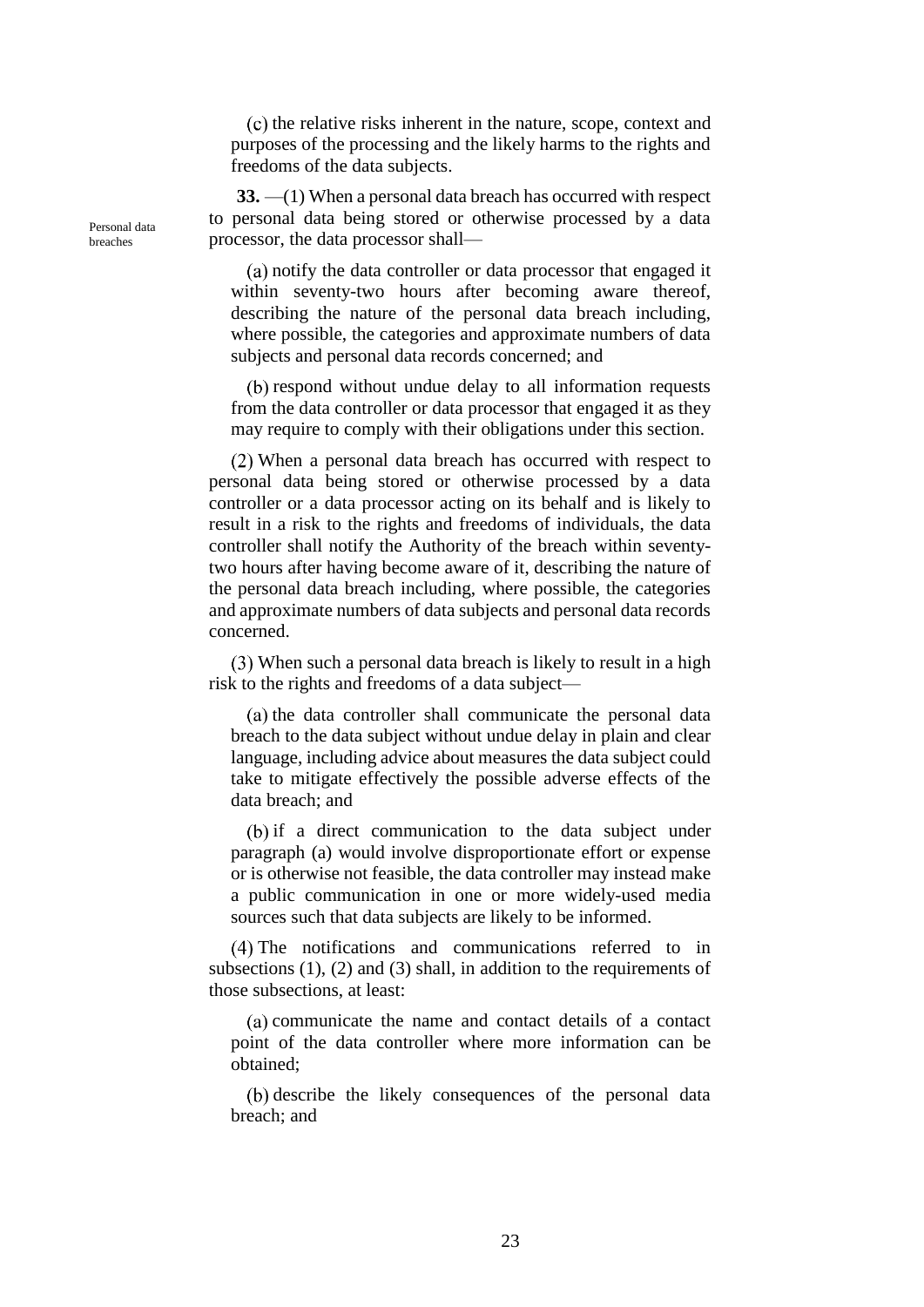describe the measures taken or proposed to be taken to address the personal data breach, including, where appropriate, measures to mitigate its possible adverse effects.

 $(5)$  The seventy-two-hour period set out in subsections  $(1)$  and [\(2\)](#page-22-2) may be extended to accommodate the legitimate needs of law enforcement or as reasonably necessary to implement measures required to determine the scope of the breach.

 $(6)$  The Authority may at any time make a public communication about a data breach notified to it under subsection [\(2\)](#page-22-2) if it considers the steps of the data controller to inform data subjects inadequate.

In evaluating whether a personal data breach is likely to result in a high risk to the rights and freedoms of a data subject under subsection [\(3\),](#page-22-3) the data controller and the Authority may take into account—

 $(a)$  the likely effectiveness of any technical and administrative measures implemented to mitigate the likely harm resulting from the personal data breach, including any encryption or deidentification of the data;

any subsequent measures taken by the data controller to mitigate such risk; and

 $(t)$  the nature, scope and sensitivity of the personal data involved.

(8) The data controller and data processor shall keep a record of all personal data breaches, comprising the facts relating to the personal data breach, its effects and the remedial action taken in a manner that enables the Authority to verify compliance with this section.

Where, and in so far as, it is not possible to provide information under this section at the same time, the information may be provided in phases without undue further delay.

 $(10)$  This section shall not apply until the second anniversary of the data on which this Act enters into force.

PART VI—CROSS-BORDER TRANSFERS OF PERSONAL DATA

<span id="page-23-0"></span>**34.** —(1) A data controller or data processor shall not transfer personal data from Malawi to another country or international organisation unless—

<span id="page-23-1"></span> $(a)$  the recipient of the personal data is subject to a law, binding corporate rules, contractual clauses, code of conduct or certification mechanism that affords an adequate level of protection with respect to the personal data in accordance with section [35;](#page-24-0) or

 $(b)$  one of the conditions set forth in section [36](#page-25-0) applies.

A data controller or data processor shall record the basis for transfer of personal data to another country or international

Basis for crossborder transfer of personal data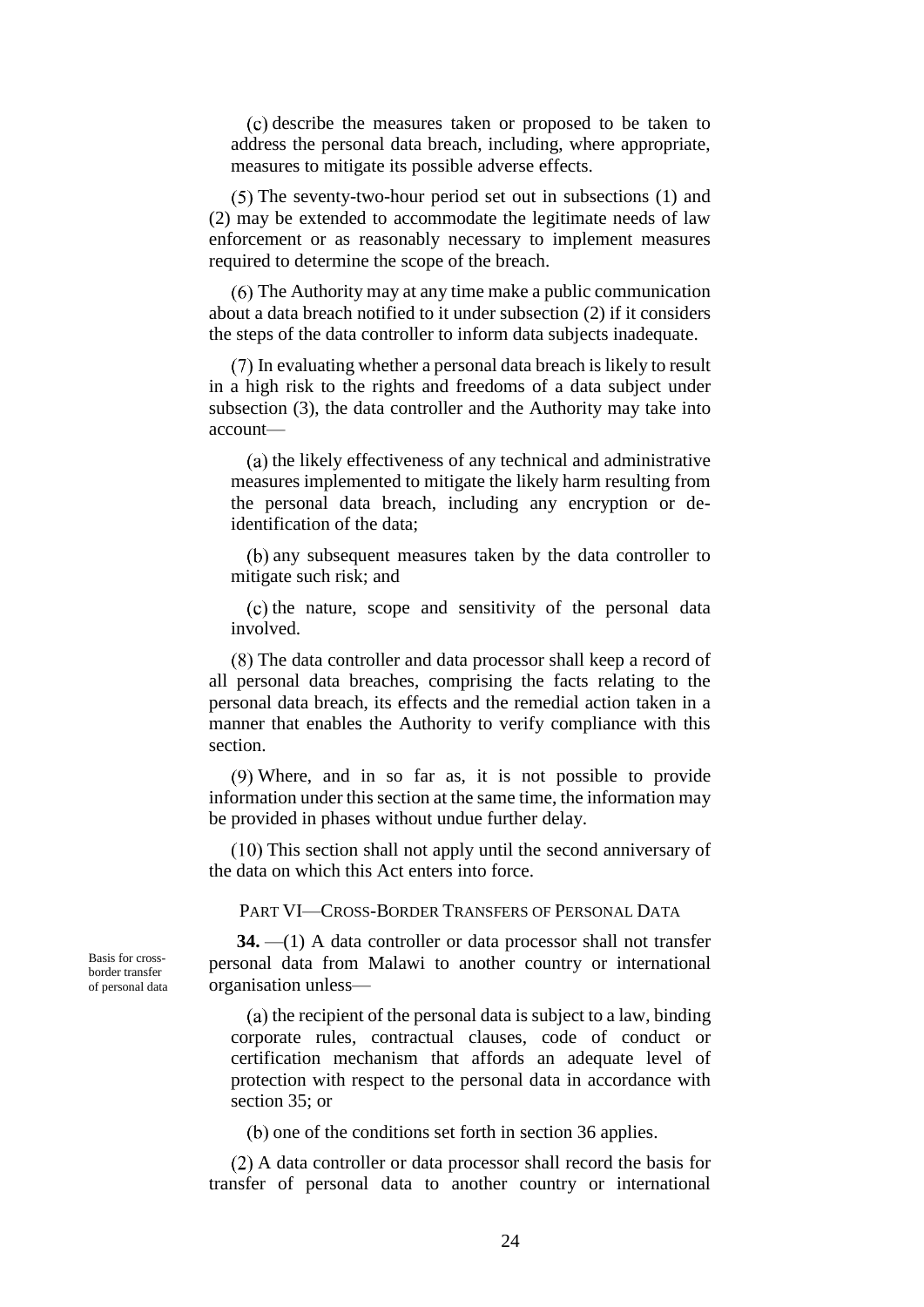organisation under section [34\(](#page-23-0)1) and the adequacy of protection under section [35,](#page-24-0) if applicable.

(3) The Authority may make rules requiring data controllers and data processors to notify it of the measures in place under section [34\(](#page-23-0)1) and to explain their adequacy in terms of section [35,](#page-24-0) if applicable.

<span id="page-24-0"></span>**35.** —(1) A level of protection is adequate for the purposes of section [34\(](#page-23-0)1[\)\(a\)](#page-23-1) if it upholds principles that are substantially similar to the conditions for processing of the personal data provided for in this Act, including in relation to the onward transfer of personal data to other countries and international organisations.

<span id="page-24-3"></span> $(2)$  The adequacy of protection referred to in subsection  $(1)$  shall be assessed taking into account:

 $(a)$  the availability of enforceable data subject rights, the ability of data subjects to enforce their rights through administrative or judicial redress, and the rule of law generally;

(b) the existence of any legally binding instrument between the Authority and a relevant public authority addressing elements of adequate protection referred to in subsection (1);

 $(c)$  the access of a public authority to personal data;

 $(d)$  the existence of an effective data protection law;

 $(e)$  the existence and functioning of an independent, competent data protection or similar supervisory authority with adequate enforcement powers; and

(f) international commitments and conventions binding on the relevant country or international organisation and its membership of any multilateral or regional organisations.

<span id="page-24-1"></span> $(3)$  The Authority may from time to time, by notice in the *Gazette*, designate any country, region or specified sector within a country, international organisation or standard contractual clauses as affording or as not affording an adequate level of protection under subsection  $(1)$ .

<span id="page-24-2"></span>The Authority may approve binding corporate rules, codes of conduct or certification mechanisms proposed to it by a data controller, where the Authority determines that the aforesaid meets the adequacy requirements of subsection (1).

 $(5)$  The absence of a determination by the Authority under subsection [\(3\)](#page-24-1) or [\(4\)](#page-24-2) with respect to a country, territory, sector or international organisation, binding corporate rule, contractual clause, code of conduct or certification mechanism shall not imply the adequacy or inadequacy of the protections afforded by it.

(6) The Authority may make a determination under subsection [\(3\)](#page-24-1) based on adequacy decisions made by competent data protection

Adequacy of protection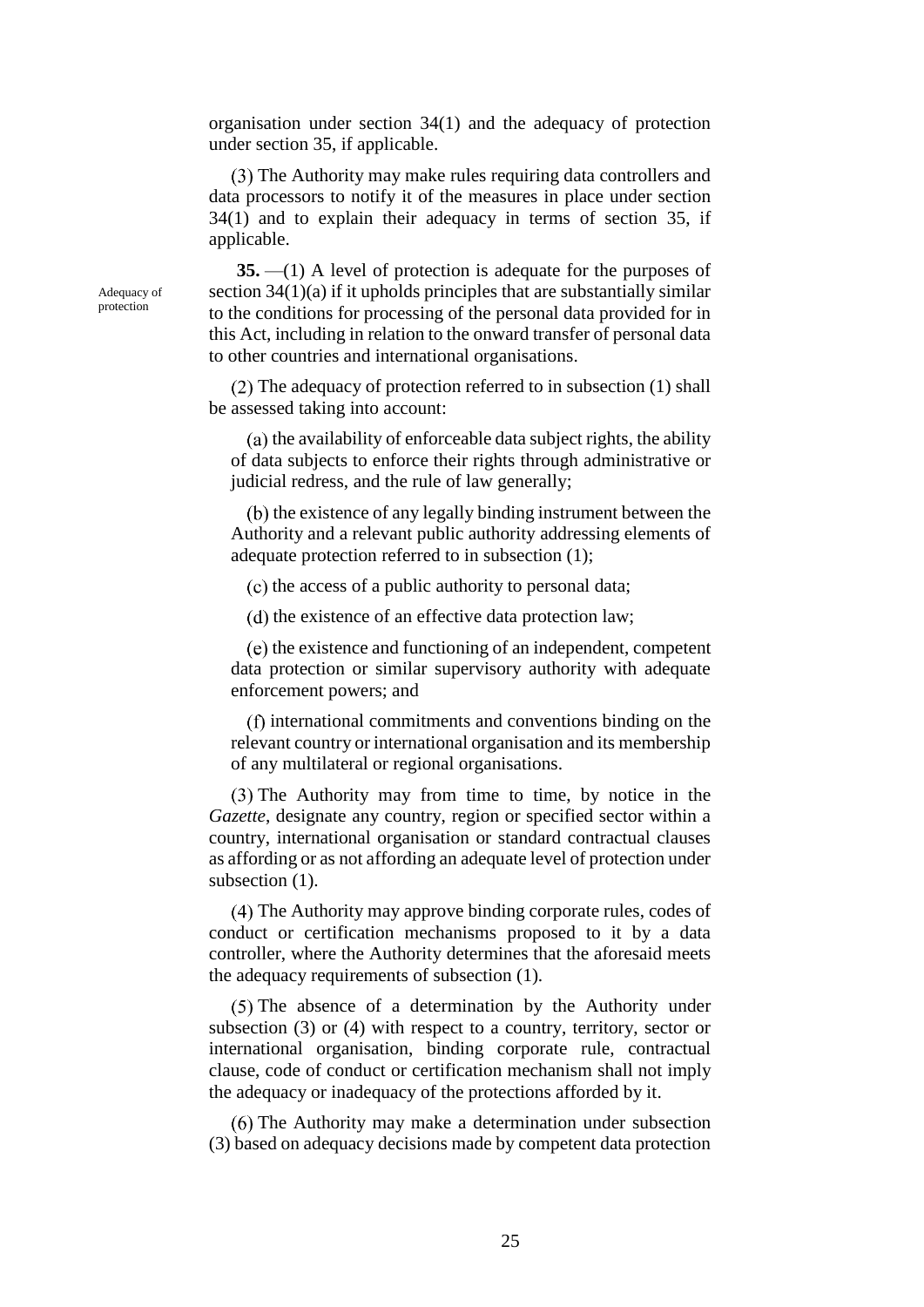authorities of other jurisdictions where such decisions have taken into account factors similar to those listed in subsection [\(2\).](#page-24-3)

<span id="page-25-0"></span>**36.** In the absence of adequacy of protection under section [35,](#page-24-0) a data controller or data processor shall only transfer personal data from Malawi to another country or international organisation if—

 $(a)$  the data subject has given and not withdrawn consent to such transfer after having been informed of the possible risks of such transfers for the data subject due to the absence of adequate protections;

 $(b)$  the processing is necessary for the performance of a contract to which the data subject is party or in order to take steps at the request of the data subject prior to entering into a contract;

 $\alpha$  (c) the transfer is necessary for the conclusion or performance of a contract concluded in the interest of the data subject between the data controller and a third party; or

 $(d)$  the transfer is for the benefit of the data subject and—

- (i) it is not reasonably practicable to obtain the consent of the data subject to that transfer; and
- (ii) if it were reasonably practicable to obtain such consent, the data subject would likely give it.

PART VII—REGISTRATION AND FEES

<span id="page-25-1"></span>**37.** —(1) Data controllers and data processors of major importance shall register with the Authority.

<span id="page-25-2"></span> $(2)$  Registration under subsection  $(1)$  shall be made by notifying the Authority of—

name and address, or name and address of any representative;

a description of the personal data and the categories and number of data subjects to which the personal data relate;

 $\alpha$  (c) the purposes for which the personal data is processed;

(d) the categories of recipients to whom the data controller or data processor intends or is likely to disclose the personal data;

 $(e)$  the name and address, or name and address of any representative of any data processor operating directly or indirectly on its behalf;

 $(f)$  any country to which the data controller or data processor intends, directly or indirectly, to transfer the personal data;

 $(g)$  a general description of the risks, safeguards, security measures and mechanisms to ensure the protection of the personal data; and

any other information required by the Authority.

Registration of data controllers and data processors of major importance

Other bases for transfer of personal data outside Malawi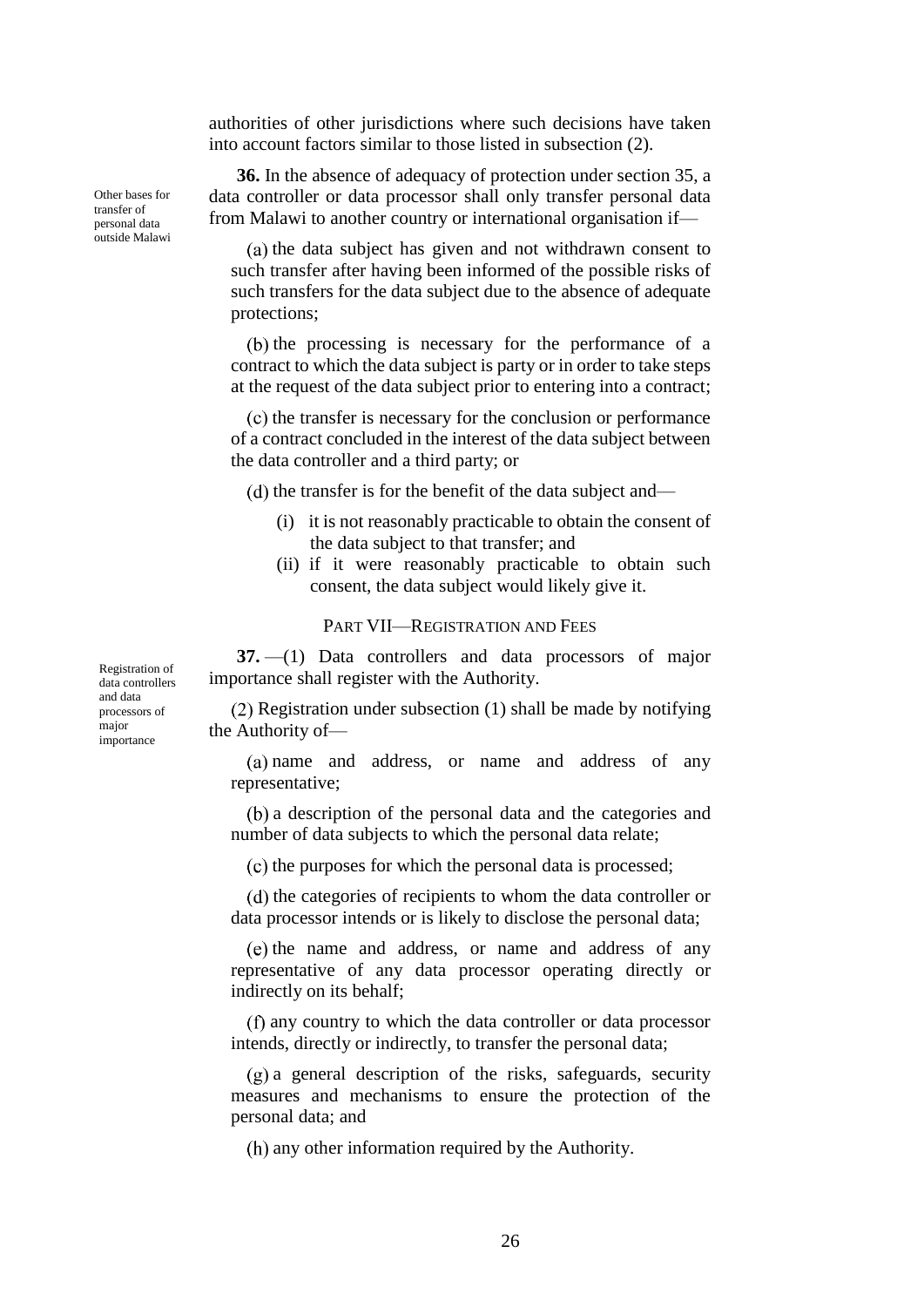(3) The data controller or data processor of major importance shall—

notify the Authority of any significant change to the information submitted under subsection [\(2\)](#page-25-2) within 90 days after such change; and

(b) provide the Authority with a full updated registration no later than the third anniversary of its previous registration.

(4) The Authority shall maintain and publish on its website a register of data controllers and data processors of major importance that have duly registered with it under this section.

(5) The Authority shall remove a data controller or data processor from the register if it notifies the Authority that it is no longer a data controller or data processor of major importance.

(6) The Authority may exempt a class of data controller or data processor from the registration requirement of this section where it considers such requirement to be unnecessary or disproportionate.

<span id="page-26-0"></span>**38.** —(1) The Authority may prescribe annual fees which shall be paid by data controllers and data processors of major importance.

 $(2)$  The Authority may prescribe annual fees under subsection  $(1)$ applicable to different classes of data controllers or data processors of major importance.

(3) The Government, statutory bodies and any other body appointed by the Government to carry out public functions shall not be subject to the annual fees under subsection (1).

#### PART VIII—ENFORCEMENT

<span id="page-26-1"></span>**39.** —(1) A data subject who is aggrieved by the decision, action or inaction of a data controller or data processor in violation of this Act, subsidiary legislation or orders may lodge a complaint with the Authority in accordance with this Act.

 $(2)$  The Authority shall investigate any complaint referred to it where it appears to the Authority that—

 $\alpha$ ) the complainant has an interest in the matter to which the complaint relates; and

(b) the complaint is not frivolous or vexatious.

(3) The Authority may initiate an investigation of its own accord where it has reason to believe a data controller or data processor has or is likely to violate this Act or any regulations, rules or other subsidiary legislation or orders.

The Authority may, for the purpose of an investigation, order any person to—

(a) attend at a specific time and place for the purpose of being examined orally in relation to a complaint;

Fees

Complaints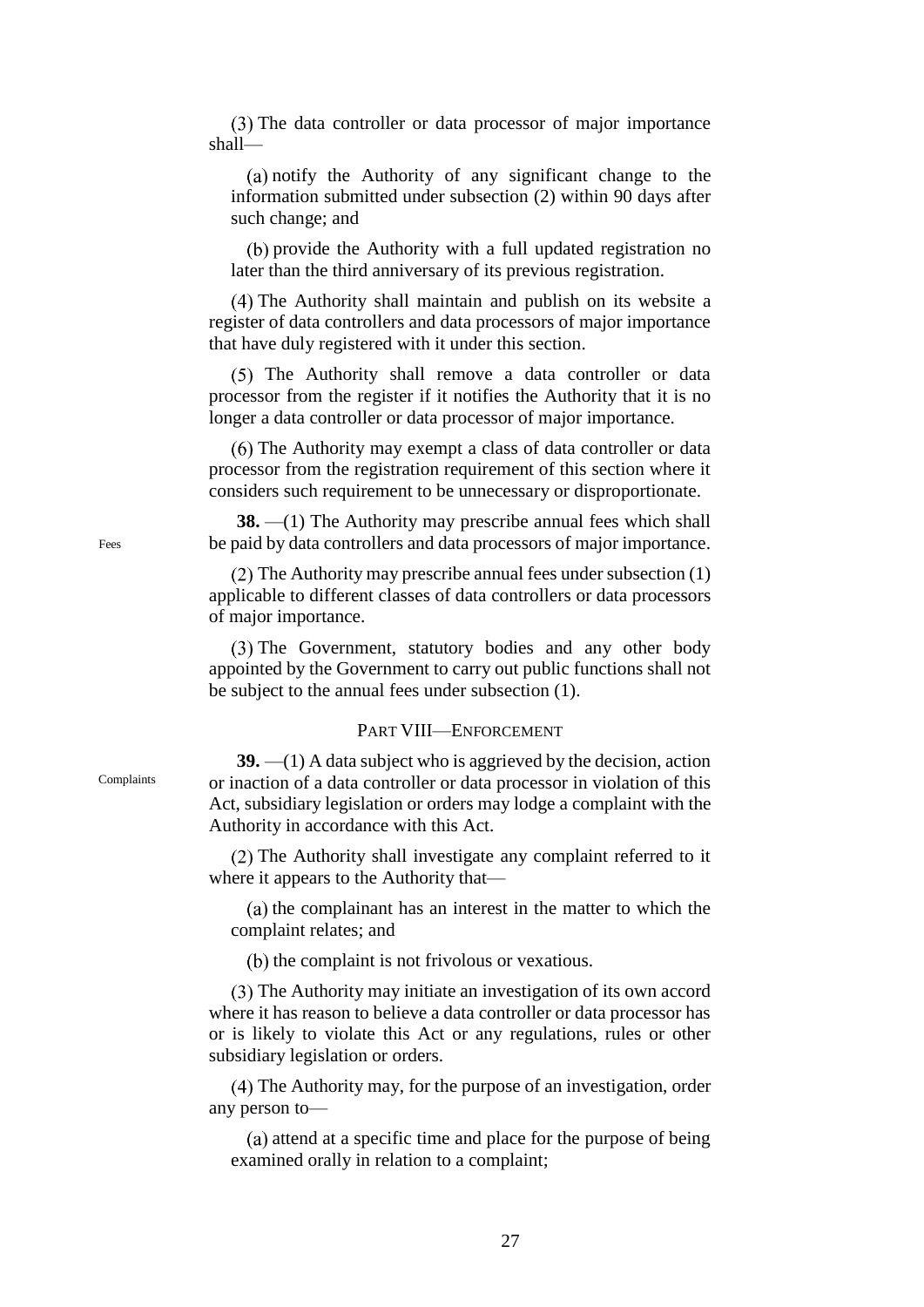(b) produce such document, record or article as may be required with respect to any matter relevant to the investigation, which the person is not prevented by any other written law from disclosing; or

furnish a statement in writing made under oath or an affirmation setting out all information which may be required under the order.

Where material to which an investigation relates consists of information stored in any mechanical or electronic device, the Authority may require the person named to produce or give access to it in a form in which it is visible and legible in a structured, commonly used and machine-readable format.

 $(6)$  The Authority may, where necessary, make representations to the data controller or data processor on behalf of a complainant or to a complainant on behalf of relevant the data controller or data processor, as the Authority may deem appropriate.

The Authority shall establish a section of the Data Protection Office that shall receive and follow up on complaints from data subjects and conduct investigations.

The Authority shall adopt rules and procedures published in the *Gazette* on handling complaints and conducting investigations referred to it under this Act.

A data subject or a recognized consumer organization, or any aggrieved entity, may initiate court action against any data controller or data processor for an offence committed against the data subject, the consumer organization or the entity, provided that the consumer, the consumer organization or the entity has previously filed a complaint with the Authority, and is not satisfied with the decision, or lack of any decision, of the Authority.

<span id="page-27-0"></span>**40.** Where the Authority is satisfied that a data controller or data processor has violated or is likely to violate any requirement under this Act or any regulations, rules or other subsidiary legislation or orders issued thereunder, the Authority may make an appropriate compliance order against that data controller or data processor.

 $(2)$  The order made by the Authority under subsection  $(1)$  may include any of the following—

a warning that certain acts or omissions are likely to be a violation of one or more provisions under this Act or any subsidiary legislation or orders issued thereunder;

a requirement that the data controller or data processor complies with such provisions, including complying with the requests of a data subject to exercise one or more rights under this Act;

a cease and desist order requiring the data controller or data processor to stop or refrain from doing an act which is in

Compliance orders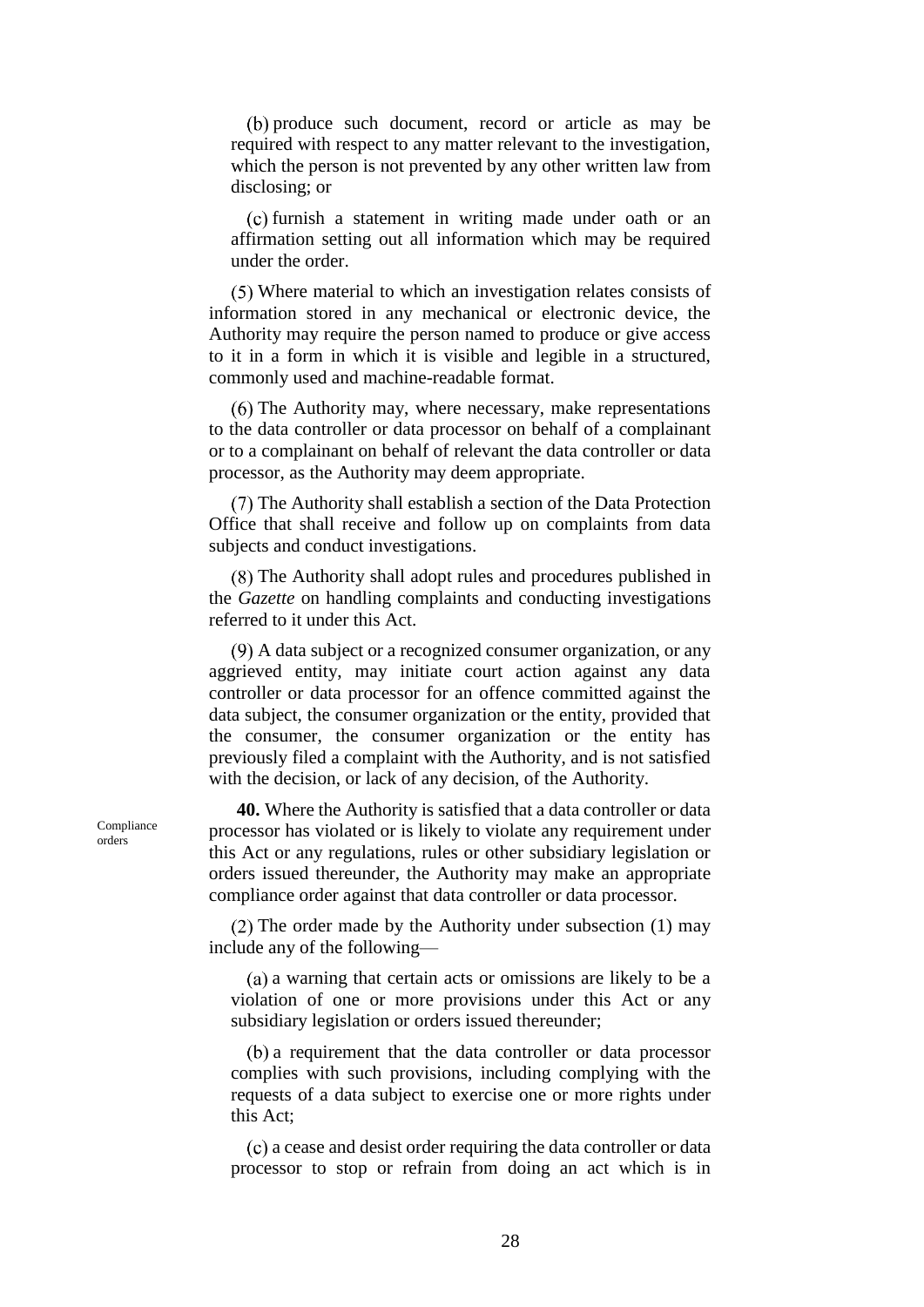violation of this Act, including stopping or refraining from processing personal data that is the subject of the order; or

any other order considered appropriate by the Authority.

An order made under this section shall be in writing and shall specify—

(a) the provisions of this Act that the data controller or data processor has violated or is likely to violate;

(b) in the case of an actual violation, specific measures to be taken by the data controller or data processor to avoid, remedy or eliminate the situation which has resulted in the violation;

 $(c)$  in the case of an actual violation, a period not less than 30 days in which to implement such measures; and

 $(d)$  in the case of an actual violation, a right to judicial review under section [43.](#page-28-2)

<span id="page-28-0"></span>**41.** —(1) Notwithstanding any criminal sanctions under this Act, if the Authority is satisfied that a data controller or data processor has violated any provision of this Act, or any regulation, rule or other subsidiary legislation made thereunder, any compliance order made under section [40](#page-27-0) or any other order made under this Act, it—

may make any appropriate enforcement order or impose a sanction on the data controller or data processor; and

(b) shall inform the data controller or data processor in writing of its decision.

 $(2)$  Notwithstanding section 21 $(e)$  of the General Interpretation Act, an enforcement order made or sanction imposed under subsection (1) may include the following—

(a) requiring the data controller or data processor to remedy the violation;

 $(b)$  ordering the data controller or data processor to pay compensation;

ordering the data controller or data processor to account for the profits made out of the violation;

 $(d)$  ordering the data controller or data processor to pay a fine; or

<span id="page-28-1"></span>any other order the Authority may deem appropriate.

**42.** A data controller or data processor who fails to comply with any order made under sections [40](#page-27-0) or [41](#page-28-0) commits an offence for which such data controller or data processor is liable to a fine of K5,000,000 and imprisonment for two years.

Judicial review

**Offence** 

<span id="page-28-2"></span>**43.** A person who is not satisfied with an order of the Authority may apply to the High Court within thirty days after the date the order was made for judicial review thereof.

Enforcement orders

Cap. 1:01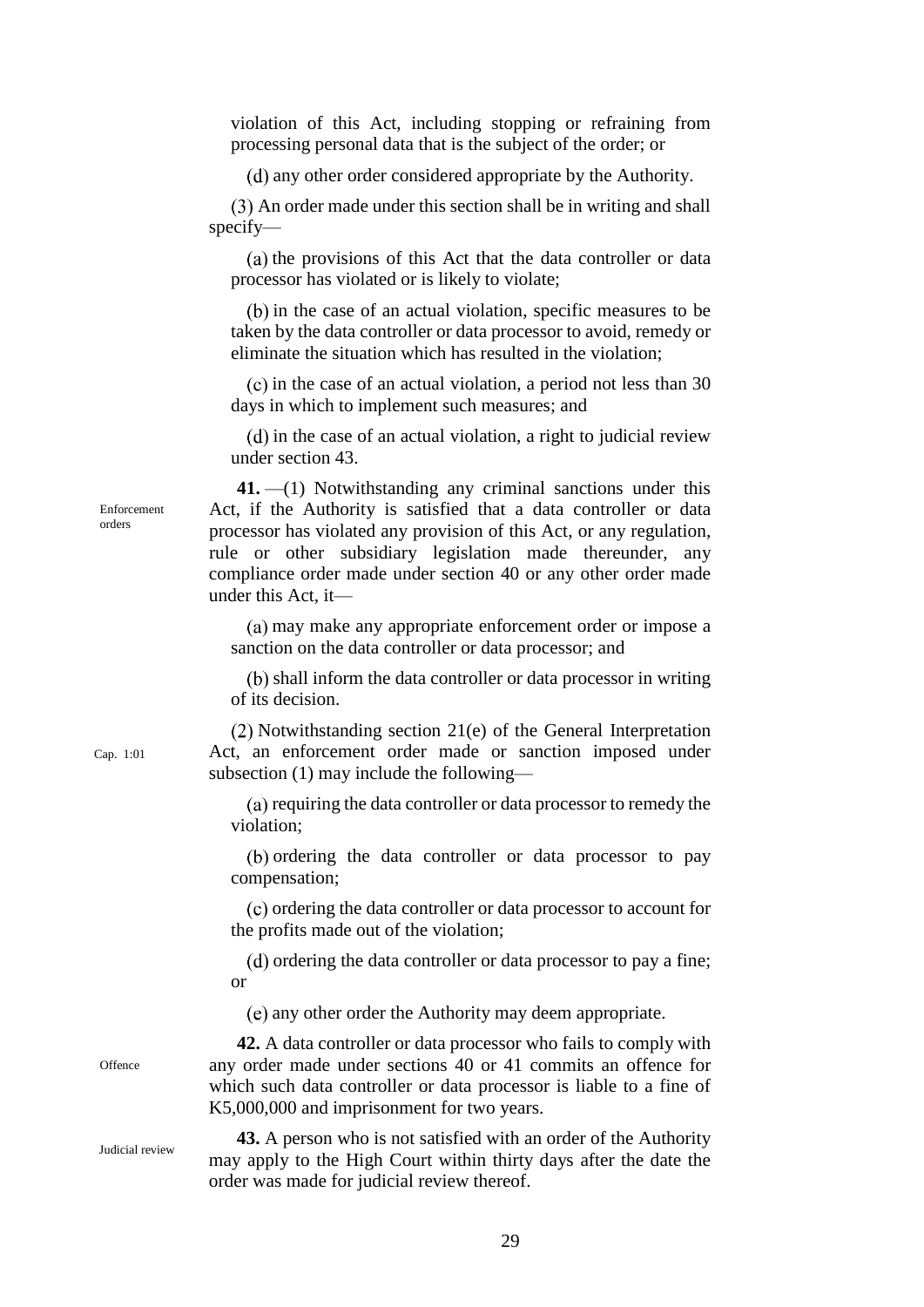<span id="page-29-1"></span><span id="page-29-0"></span>

| Exceptions                       | 44. $-(1)$ The obligations and rights under Parts III, IV, V, VI,<br>VII and VIII do not apply to a data controller or data processor when<br>processing of personal data is—                                                                                                                                                                                                             |
|----------------------------------|-------------------------------------------------------------------------------------------------------------------------------------------------------------------------------------------------------------------------------------------------------------------------------------------------------------------------------------------------------------------------------------------|
|                                  | (a) carried out by competent authorities for the purposes of the<br>prevention, investigation, detection or prosecution of criminal<br>offences or the execution of criminal penalties;                                                                                                                                                                                                   |
|                                  | (b) carried out by competent authorities for the purposes of the<br>promotion of public health or prevention or control of an<br>epidemic;                                                                                                                                                                                                                                                |
|                                  | (c) necessary for national security; or                                                                                                                                                                                                                                                                                                                                                   |
| Cap 46:09                        | (d) carried out in connection with licensed credit reference<br>bureau business under the Credit Reference Bureau Act;                                                                                                                                                                                                                                                                    |
|                                  | so long as such processing as is carried out uses suitable<br>measures to safeguard the rights, freedoms and legitimate<br>interests of the data subject.                                                                                                                                                                                                                                 |
| Joint and<br>vicarious liability | 45. $-(1)$ Where a data controller or data processor charged with<br>an offence under this Act is a body corporate, any person who, at<br>the time the offence was committed was a chief executive officer,<br>manager or officer of such body corporate, may be charged jointly<br>in the same proceedings with the body corporate, if the person was<br>party to the offence committed. |
|                                  | $(2)$ A person who is a partner in a firm shall be jointly and<br>severally liable for acts or omissions of other partners in the firm so<br>far as the acts or omissions relate to the firm.                                                                                                                                                                                             |
|                                  | (3) Each data controller and data processor shall be vicariously<br>liable for the acts or omissions of its agent, clerk, servant or other<br>person, in so far as the acts or omissions relates to its business.                                                                                                                                                                         |
| Regulations                      | $46. - (1)$ The Minister may, on the recommendation of the<br>Authority, make regulations for the better carrying out of the<br>purposes of this Act.                                                                                                                                                                                                                                     |
|                                  | $(2)$ Without prejudice to the generality of subsection $(1)$ , the<br>regulations may provide for-                                                                                                                                                                                                                                                                                       |
|                                  | (a) the financial management of the affairs of the Authority;                                                                                                                                                                                                                                                                                                                             |
|                                  | (b) the protection of personal data and data subjects;                                                                                                                                                                                                                                                                                                                                    |
|                                  | (c) the manner in which the Authority may exercise any power<br>or perform any duty or function under this Act;                                                                                                                                                                                                                                                                           |

<span id="page-29-2"></span>any matter that under this Act is required or permitted to be prescribed; or

any matter that the Minister considers necessary or expedient to give effect to the objectives of this Act.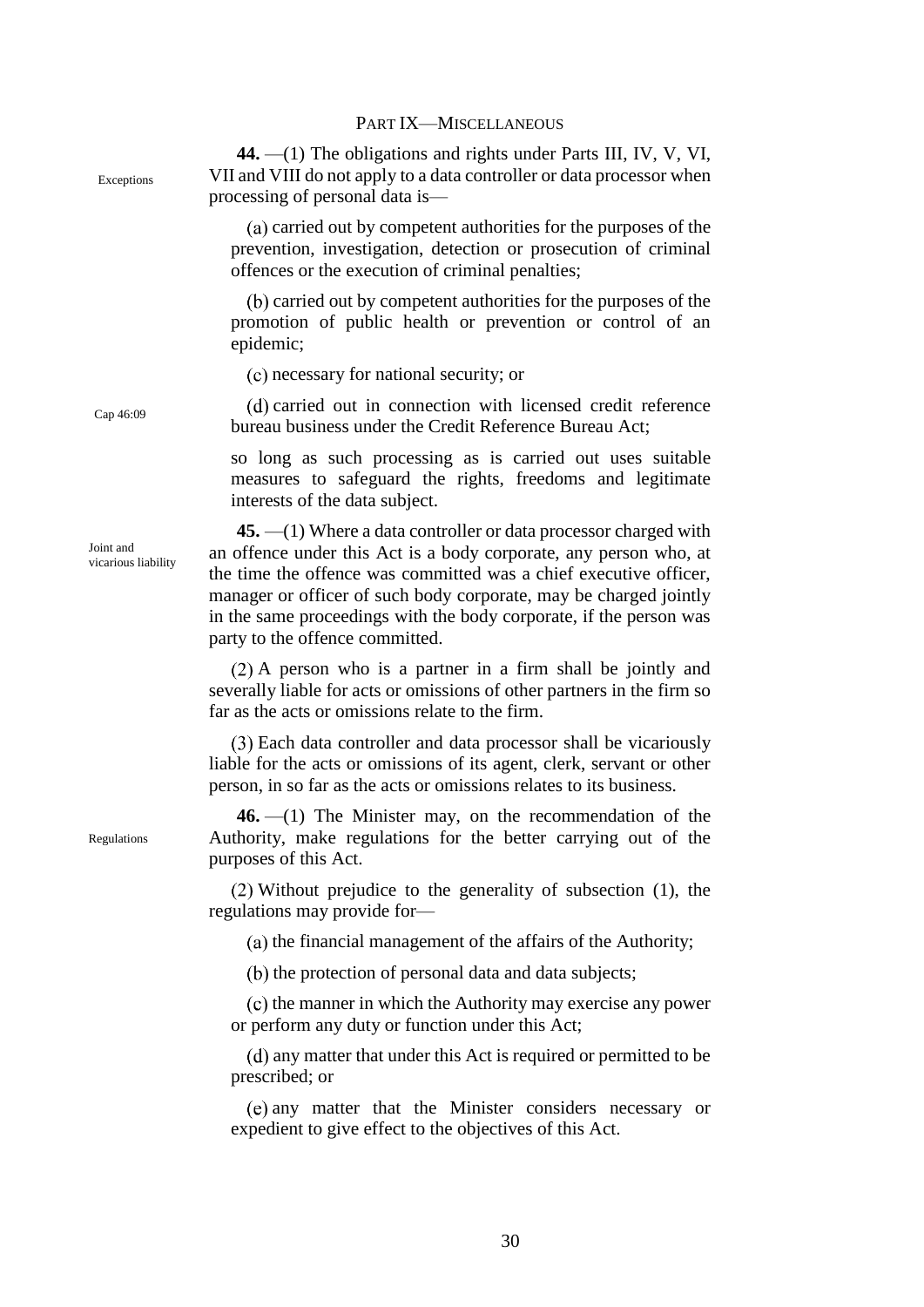Cap. 1:01

 $(3)$  Notwithstanding section 21 $(e)$  of the General Interpretation Act, the regulations made under this Act may create offences in respect of any contravention to the regulations, and may for any such contravention impose a fine of up to K5,000,000 and to imprisonment for up to five years.